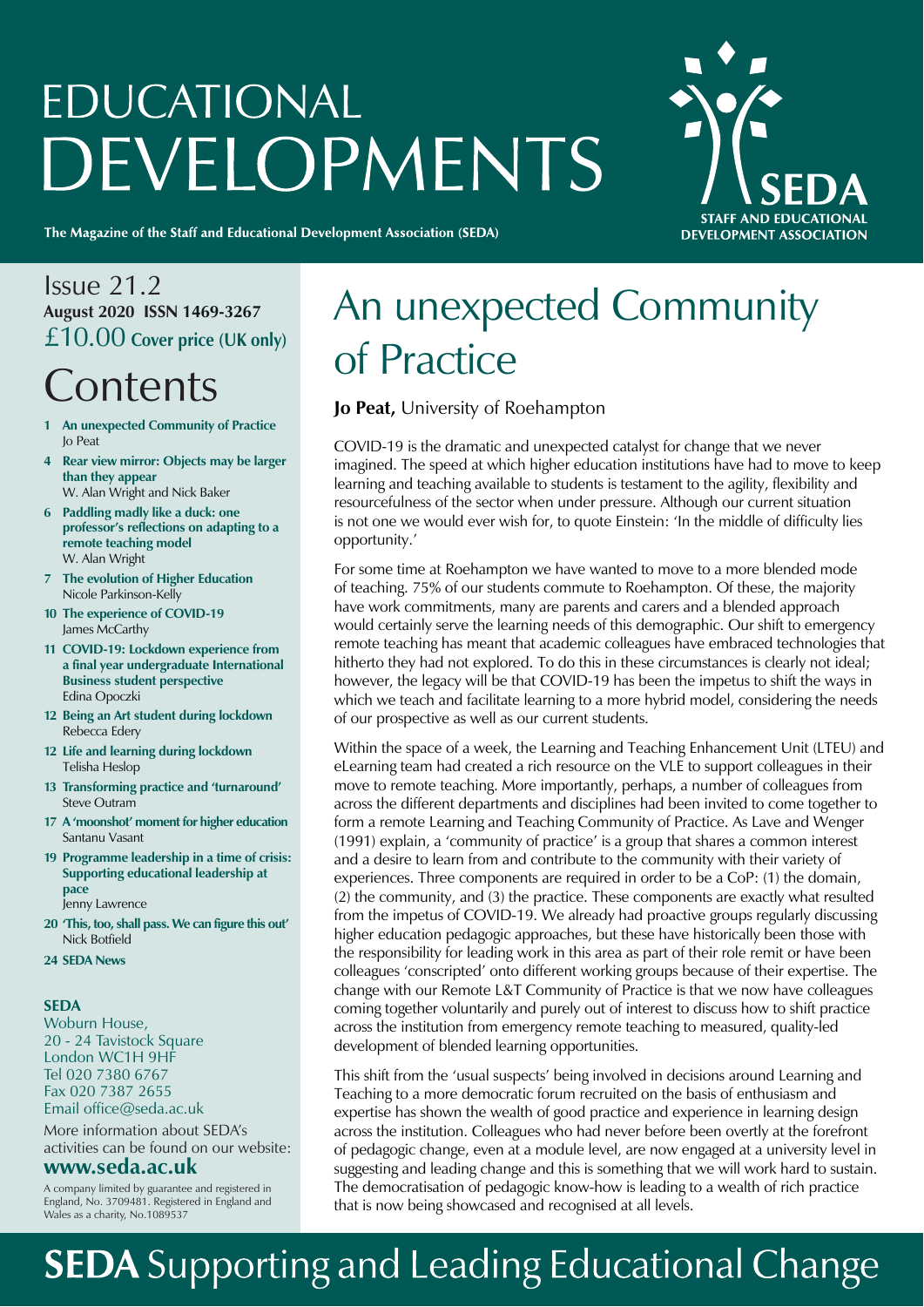#### EDUCATIONAL DEVELOPMENTS **The Magazine of SEDA**

### Issue 21.2 2020

#### Editorial Committee

**Karen Arm** Solent University

**Amy Barlow** University of Portsmouth

**Dr John Bostock** Edge Hill University

**Nick Botfield** University of Bedfordshire

**Dr Peter Gossman** University of Worcester

University of Birmingham **Dr Marios Hadjianastasis**

**Dr Virendra Mistry** Liverpool John Moores University

**Steve Outram** HE Consultant and Researcher

 **Sa**n**tanu Vasant** University of East London

Higher Education Consultant **Professor James Wisdom**

**Dr W. Alan Wright** University of Windsor, Canada

### 2020 (Vol.21)

© SEDA. This issue of Educational Developments is for use by individual members (single copy) and institutional members (10 copies) and is not for redistribution. Members can purchase access to further copies for £290 per 10.

#### **Subscription information for**

**non-members:** single issue purchase is £10. Individual subscriptions (4 issues) are £35 sterling per year. Institutional subscriptions (access to 10 copies of each issue) are £350 sterling per year and further copies in multiples of 10 can be purchased at the same price.

All orders should be sent to the SEDA Office, either with payment or official order.

### Special COVID-19 edition of *Educational Developments*

This issue arose from a request for articles around two themes. Students have reported their academic experience of recent weeks and their thoughts on the benefits and difficulties, and we thank them for their contributions. We thank also Helen King at the University of the West of England, Bristol, and Roisin Curran at the University of Ulster for arranging these articles.

We also asked our Educational Development colleagues 'What do you think will be the major long-term changes in learning, teaching and assessment resulting from the current situation?' The articles were written between mid-May and mid-June, and we want to thank our contributors for their extra work at this very busy time.

We hope that this Special edition, together with SEDA's webinars and Wiki on recommended sources, will contribute to strengthening the community of educational developers in their vital work in helping to protect and enhance the quality of student learning. We are always interested to receive further contributions. Guidance to authors can be found here: https://www.seda.ac.uk/ educational-developments.

**Peter Gossman** and **James Wisdom,** Co-Editors

The main advantage of this approach is that it gives us significant credibility in the departments with our more reluctant colleagues. Rather than advice on blended pedagogies coming from a central unit, who may not be aware of signature pedagogies within the different disciplines, momentum is being created by peers who work within the same discipline with the same disciplinary, pedagogic mores. The claim cannot be made that 'this does not work in our discipline' as the approach suggested/supported comes from a departmental colleague. We know that the student voice helps to motivate students; in much the same way a disciplinary colleague's voice helps to convince peers of the validity of certain approaches in their context.

To have those at the coal face of learning and teaching working with the LTEU to drive pedagogic change is refreshing for us as educational developers. It is easy to become entrenched within an educational development silo  $-$  although collegiality and cooperation are at the heart of educational development practice, working so closely with academic colleagues to drive pedagogic change is long overdue and has been a very welcome development in these uncertain times.

Our current remote way of working has led our community of practice to move beyond perceived disciplinary signature pedagogies and to consider practices from non-cognate disciplines that could refresh and dynamise theirs. It is still quite rare to find a colleague from biomedicine working on learning and teaching with an academic from English Language and Linguistics, but this is exactly the change that we have seen of late. Discussions within this community of practice have ranged from considering proximate and remote pedagogies, technologically-driven learning and teaching, to socially distanced face-to-face learning and teaching. The discussions and outcomes have been rich and varied and are ongoing.

But what of the students? There has long been a discourse across the sector around students as change agents, (Healey, 2012) and students as partners (Cook-Sather *et al.*, 2014). At Roehampton, as at many institutions, we continue to have a number of student-led initiatives, including curriculum design, student/staff academic and pedagogic research projects at all levels of study, and closing the attainment gap, through our Reimagining Attainment for All (RAFA) project and our Student Senate. We are justifiably proud of the ways in which students engage with the  $\setminus$ University beyond their academic curriculum and, therefore, wanted to ensure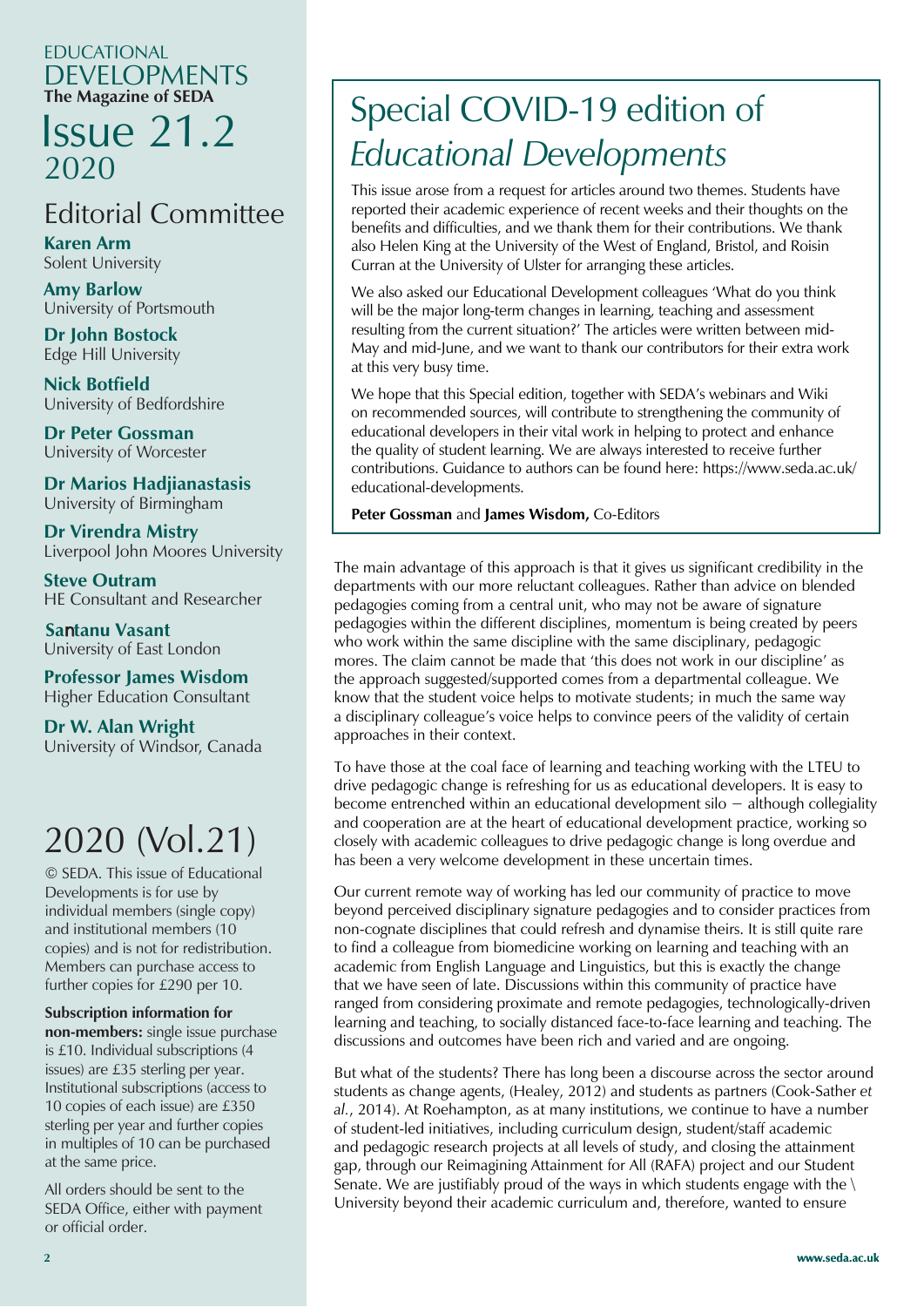that their voices were heard and used to inform curriculum development and pedagogic change going forward from COVID-19.

To do this, we began with a short survey. The survey was designed to be do-able on the most rudimentary of devices and posed just eight questions beyond asking for the students' discipline and level of study. Having interacted with our students along the way, we already had an insight into certain experiences of remote L&T but wanted more detail about what they were finding particularly positive and challenging. The limited number of questions was designed specifically to encourage the best response in a short time frame. In fact, we achieved a 26% response rate ( $n=7590$ ). Our questions asked about technologies that had been used for remote L&T; the remote activities the students had found most useful; the modes of teaching that had had the greatest success in terms of engagement; aspects of remote learning that the students most enjoyed and further suggested enhancements.

The results were, for the most part, not surprising:

- Our students actively want to come to campus  $-$  after all, they chose a campus university for their studies
- They miss the social aspects of the university experience. For our students, university offers them time to be themselves, away from families and other commitments and the opportunity to be part of a supportive learning community. This is particularly important for some of our most disadvantaged students, who relish the facilities, the fast, uninterrupted internet connection and the sheer space of our campus
- They miss being able to talk to their peers and academics about their learning face to face and in the moment. They know that they can do this online, but online interaction is not as clearly mediated by facial expressions, gestures and context, and is a mode of interaction that is not yet a norm for them in terms of academic learning
- They find online learning alienating and isolating.

Happily, there were positive outcomes too:

- The flexibility of remote learning was seen as positive, as was the fact that recordings of taught sessions can be accessed numerous times to consolidate learning
- Students greatly appreciate the lengths the academics and professional services staff have gone to in order to keep learning going and to support the students to make progress towards the completion of their modules
- Students enjoy synchronous sessions, as they feel that these are more personal and there is some degree of contact, albeit virtual. They do, however, want these synchronous sessions to be made available asynchronously too
- Students were unanimously positive about the campaign run by the Academic Guidance Tutors (AGTs) to contact

all undergraduate students by phone or online via Zoom, Blackboard Collaborate, Skype or other, to check on progress and wellbeing. Individual calls were made between 2-3 times, depending on the level of support the students needed, despite the clear demand on staff time. Students reported that they felt supported and cared for in very uncertain times. For some, this had been the only real contact with another adult since lockdown had begun

- Additional online resources being available is a real advantage, particularly for students with caring responsibilities and those who live in households with vulnerable people or who may be shielding themselves
- And the feeling that a sense of normality is being maintained even in such strange times. Many students are living through very difficult times: one student talked about trying to study in a bedsit with three young children; others spoke about bereavement and not being able to attend funerals or celebrations of life; international students worried about the situation at home and reported feeling particularly isolated, confined to a bedroom on campus. The fact that learning is still taking place and is happening online is very much appreciated.

This information has been fed back to our community of practice to inform curriculum development and planning, not just in terms of pedagogy and learning and teaching, but also in terms of student support, guidance and wellbeing.

These pedagogic changes and innovations and the feedback from students came together recently in our learning and teaching festival. For the first time this was a digital event and over two days colleagues and students from across the university met online to share their new experiences, new ways of learning and teaching and new ways of interacting with each other. This has expanded our new community of practice still further and has resulted in hitherto unforeseen collaborations. The challenge will be to maintain this enthusiasm and regular interaction as we prepare for our new semester, but this is a development for which we have striven for a long time and something that we will work hard to strengthen and further develop.

#### **References**

Cook-Sather, A., Bovill, C. and Felten, P. (2014) *Engaging Students as Partners in Learning and Teaching*: *a guide for faculty*, San Francisco: Jossey Bass.

Healey, M. (2012) 'Students as change agents', in: International Society for the Scholarship of Teaching and Learning Conference, Hamilton, Canada, pp. 24-27, October 2012.

Lave, J. and Wenger, E. (1991) *Situated Learning: legitimate peripheral participation*, Series: Learning in doing: Social, cognitive, and computational perspectives, Cambridge University Press.

**Jo Peat** is the Head of Educational Development at the University of Roehampton.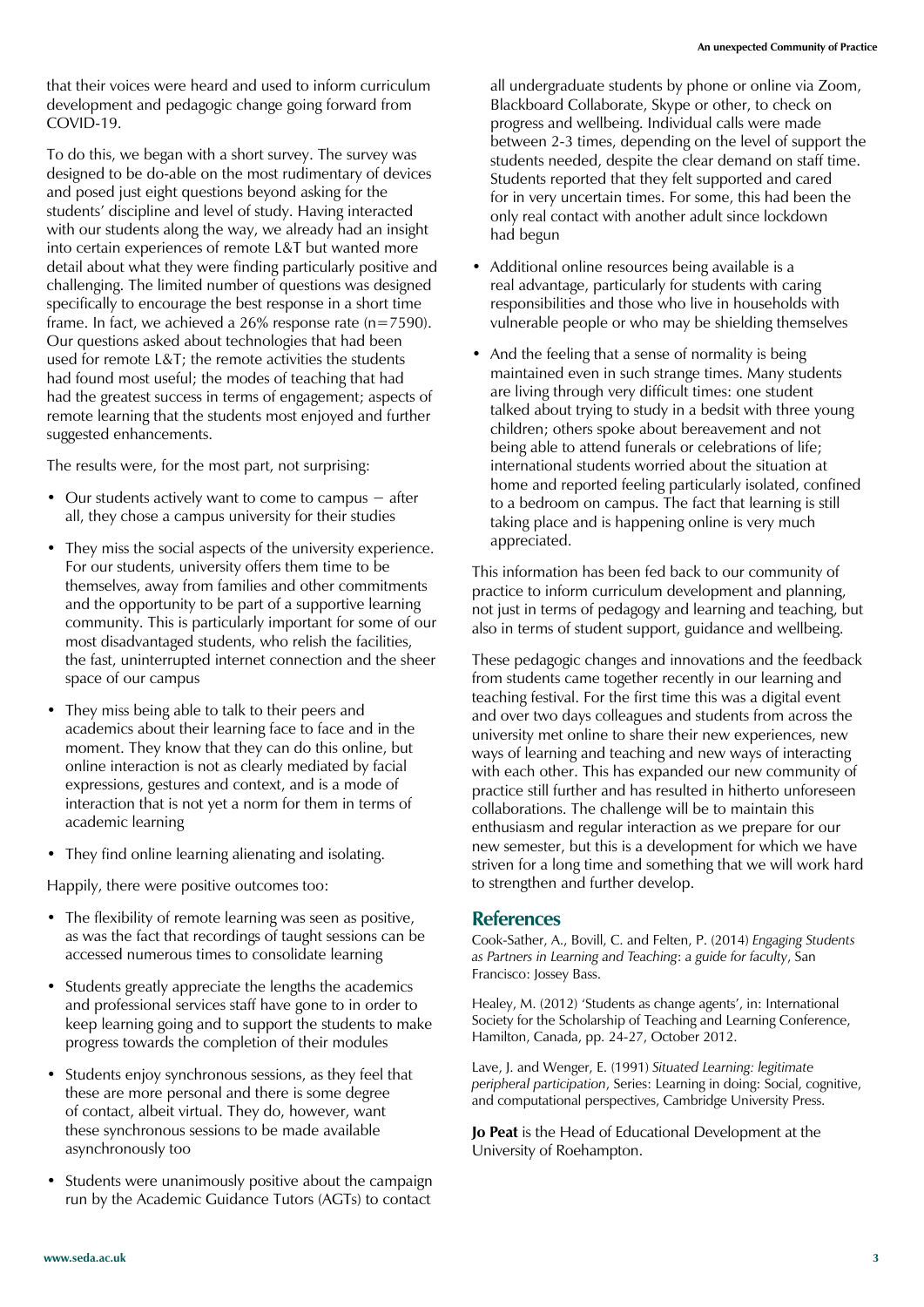# Rear view mirror: Objects may be larger than they appear

#### **W. Alan Wright** and **Nick Baker,** University of Windsor, Canada

*'Ontario universities are planning now for a fall term and are focused on finding ways to create an enriching university experience. While each institution will develop its own approach to the fall term, we are united by the common goal of delivering university programs that will support student success.'* 

(A message from the Presidents of Ontario universities)

More than 20 universities in the province of Ontario, Canada, were a part of the massive international effort to provide emergency remote teaching to some 800,000 students when the immediate need for COVID-19 physical distancing meant that face-to-face teaching would be suspended, almost literally overnight, for the remaining weeks of the winter term.

This account stems from the experience, in particular, of the University of Windsor, an institution with an enrolment of 16,000 students situated in Southwest Ontario and directly across the River from Detroit, Michigan, one of the USA's COVID-19 hotspots, with over 43,000 confirmed cases and 4000 deaths from the virus. Like our colleagues in SEDA, we think it is important to immediately take stock, reflecting on what we have learned and to prepare, as far as possible, for a Higher Education future that may look somewhat different from what we have experienced over the last decade.

The authors write from their experience as the current Director of the Office of Open Learning and the former Vice-Provost, Teaching and Learning of the University of Windsor. An initial reflection on the events and the experiences of the last few months suggests several lessons learned in our context. Some of these observations may have widespread application, while others may have a somewhat more restricted application:

- 1) We found that it was indeed possible for us to make the fundamental shift to online teaching within the severe constraints imposed by a limited time frame
- 2) Our remote emergency teaching functioned adequately, for the most part, to allow for the successful completion of the academic requirements of the term
- 3) Our University and Office investments in online education expertise and infrastructure over the last few years paid off in the emergency context
- 4) Resolving technical issues and ensuring teachers felt high-touch support was available to them were the two main concerns requiring constant attention
- 5) Some academic units were better prepared to make the necessary shifts because they have solid curriculum maps and both the wherewithal and flexibility to successfully respond to new demands in general and online modes in particular
- 6) We were reminded that our systems, both technological and human, were not designed to support a dramatically increased volume of online activity in a simultaneous manner. In fact, however, the technology performed well because of a combination of rapidly setting up additional computing resources, and the consistent and urgent messaging with cautions to avoid certain high-risk activities with the potential to cause failure. (For example, not taxing the system by requiring hundreds of students to simultaneously sit the same examination within a short period.)
- 7) We were reminded of the importance of leveraging all of our political capital, as educational developers and technologists, to persuade senior academic administration to assist us in advising their communities to avoid the potential problems of overloading our information and communications technology systems
- 8) We were reminded of the vital importance of close collaboration with the Centre for Teaching and Learning and with IT Services to support and co-ordinate change.

An important take-away from this crisis is that although we may be considered the 'technology people' on campus, our role is very much a human one  $-$  to provide support, comfort, and reassurance for faculty who suddenly found everything they thought they knew about themselves as teachers and teaching in their discipline turned upside down. They found themselves in the uncomfortable space of once again being a novice and uncertain of their own expertise in a significant part of their role and identity. The other human side of our role is to remind faculty to be humane in these times, to use technology wisely, judiciously, and ethically, and not to dehumanise their teaching by thinking only of mastering the technology. Technology can and will exacerbate existing inequities if not careful.

Educators have had little time to catch their breath after the events of the spring of 2020. Educational developers and technologists have been required to put in very long and taxing work days, all the while juggling family responsibilities and working from home. Yet we join university staff at all levels and in many jurisdictions in preparing for the future and speculating on what this future holds in store with regards to the models of HE we may retain, modify of necessity or choice, or leave behind.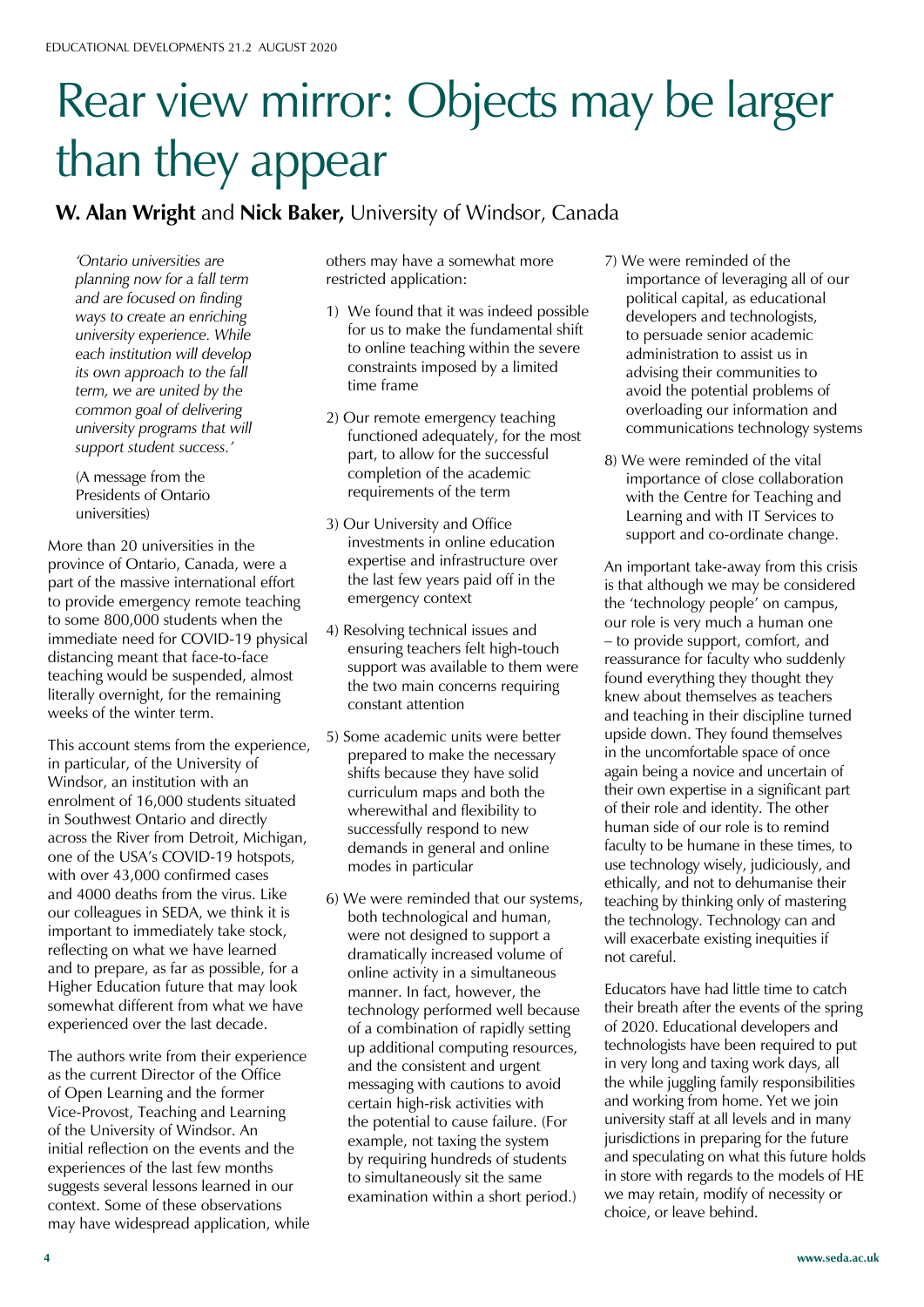In terms of models of teaching and learning, the experience of the rapid pivot to emergency online teaching has required vast numbers of academics to re-examine, or perhaps, to closely examine for the first time, their pedagogy and assumptions about teaching and learning. In some cases there has been a malaise as rather poor pedagogical practices have been uncovered, highlighted by the sudden spotlight shone on them by the shift to remote teaching. Teaching professors have been challenged to adapt their practices, employing unfamiliar tools and practices, and managing student rapport in new ways. Previously, the teaching staff who took on online courses did so as willing volunteers for the most part, and those who adopted effective and innovative teaching practices consisted of a group we might call 'a coalition of the willing'.

Suddenly the shift to online teaching was a necessity and an obligation. Despite this significant and immediate imposition, the community has shown a remarkable resilience and cohesion in coming together to address the challenge. Many teachers have made the leap and, despite nervous beginnings, have come out of the winter session feeling somewhat more confident after exploring new territory and bringing their modules to a relatively successful end. They now see that it is not a matter, for most, of simply dumping all of the old, but rather adapting (and potentially improving) their former practices to a new reality, new tools, new environments. Reimagination and explorations became the new 'order of the day'. On the other hand, the challenge was not a positive experience for some, and still others will undoubtedly contemplate retirement as the best alternative as they face a fundamental change in their teaching experience at an advanced stage of their careers.

Models of assessment have been a constant concern at our institution over the last few months as uncertainty arose about how to ensure the integrity of assessment in an online environment. Changes in thinking and modalities were required to meet the needs of the online environment. Professors were challenged to think about assessment and their evaluation

and grading practices in new ways with both greater complexity and nuance called for. Academic integrity became an important concern in many departments. Even though many of the same challenges exist in the face-toface classroom, online learning brings with it data and metadata that can challenge assumptions about integrity of prior examination practices, and shine a sometimes uncomfortable light on practices that were previously hidden. The experience forced the community to address the place of 'high stakes examinations', attitudes with regard to academic integrity and honour codes, and to ponder the meaning and practicality of authentic assessment.

The experience of these past months has underlined existing inequities among full-time and part-time students, face-to-face and online learning, applicable fees and available services, as well as socioeconomic gaps in the student body. Suddenly, students across the spectrum found themselves, in theory, in the same boat. But there were wide gaps in student support from one milieu to another, and many international students were faced with additional challenges due to language and cultural differences, and societal practices that create barriers to international students accessing services effectively (for example, access to internet service providers and other services that require local credit checks).

Provisions for experiential learning  $-$  including co-op, work terms, internships, clinical placements, practicums and the like  $-$  have been emphasised in Ontario these last few years as HE responds to employers' demands for 'job ready' graduates. Professor Judy Bornais, an experiential learning specialist tasked with leading our institution's efforts to make active and experiential learning a reality, has been faced with many cancellations of these community experiences for thousands of students, although the move to remote work has also opened opportunities for some students in industries poised to take advantage of the disruption. There has been no easy alternative to the practical skills gained in these 'real world' and professional settings. Though simulations and virtual labs are helpful, they cannot completely replace the hands-on experience

in many disciplinary contexts, and curricula have necessarily had to be re-arranged and re-examined at the program level to ensure the necessary learning outcomes can be achieved across the program, rather than at the course or module level. We anticipate that there will be many challenges facing university units as they attempt to promote and organise off-campus experiential learning in the years to come, as global economies acutely contract and opportunities for such learning are reduced.

Our University pursued the engagement of new academic staff as planned, but many of the new hires may be, in practice, starting their careers in higher education without the immediate support and presence of colleagues and without the physical presence of students in their first semesters of teaching. We wonder how the norms of the universities in our jurisdiction with regard to tenure and promotion, criteria for teaching excellence, and demands regarding research productivity, may change in the current context. Will senior academic administration place a new emphasis, as students re-evaluate their programmes of study and their institutional loyalties, on the importance of student satisfaction with the fundamental pedagogical, educational, and community experience they encounter in HE?

Priorities of HE institutions may change rapidly in the months to come. Some will face a severe budget shortfall in the short term, at least, due to a decline in student enrolment. Universities and colleges with large numbers of international students will inevitably be faced with a major issue as prospective students may not be able to travel even if they are willing, and if they can, will find themselves isolated when they arrive. We foresee an important decline in enrolment.

Perhaps units such as our Office of Open Learning and the Centre for Teaching and Learning will continue to play central roles, pivotal roles in the jargon of the moment, in identifying and implementing solutions as HE adiusts to new realities. They may no longer be seen as luxuries with a precarious place in the academy, but rather, as an essential part of the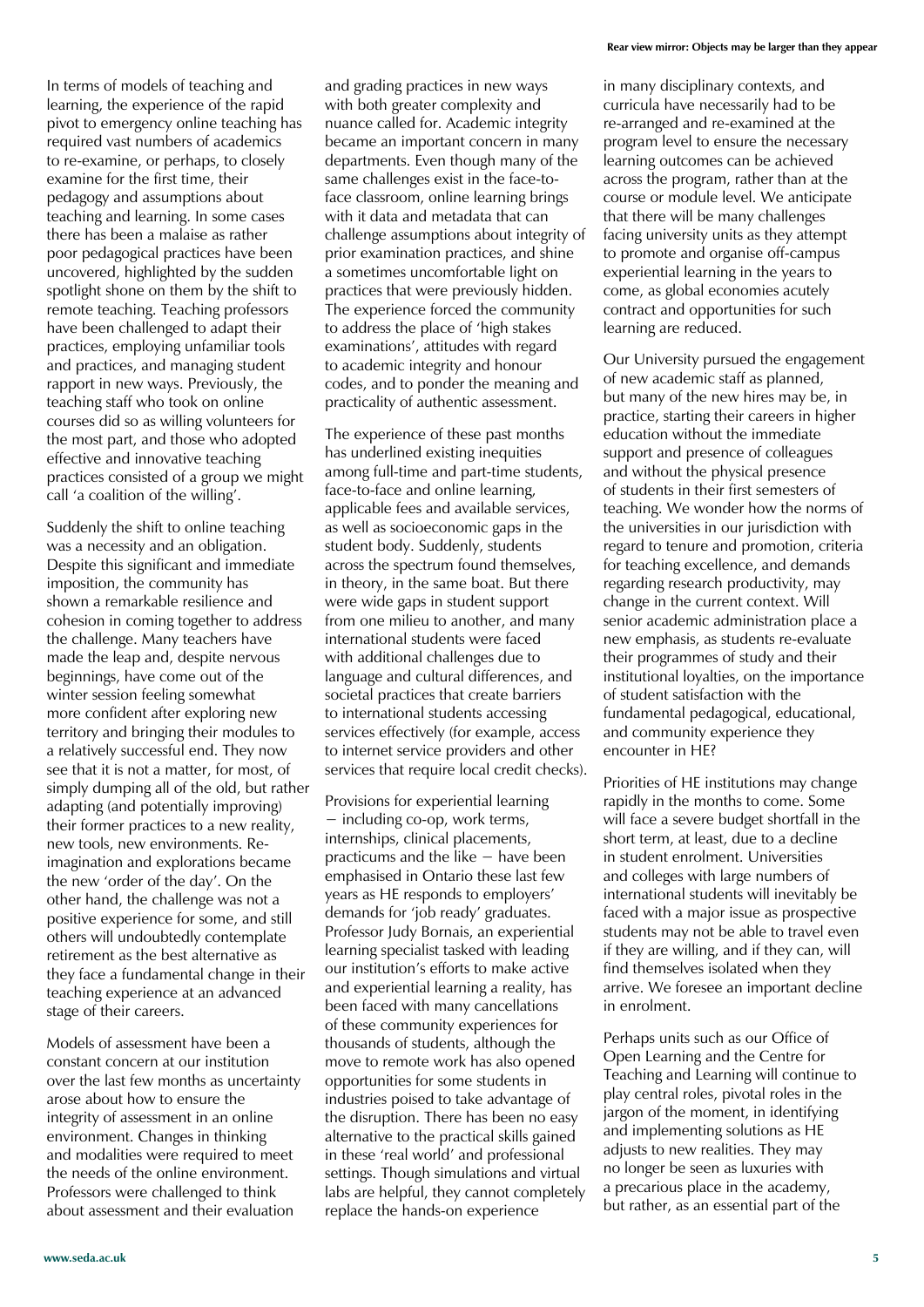fabric of HE institutions globally. It is important, emerging from the absolute rush of this spring's experience, to acknowledge that quite possibly the calamity we see in the rear-view mirror is even larger than it may appear. The experience of the last few months has potentially enormous implications as we address the move from adequate 'emergency remote teaching' to high quality 'online learning' and we reassess the traditional pedagogical frameworks we cherish.

The Presidents of Ontario universities have pledged their continued commitment to 'providing high quality education for our students'. The demands on educational developers and educational technologists may well continue at a very high level. We may be on an important new wave of opportunity and development in the field of educational development and support services. The work has just begun, and a lot of people are now counting on the leadership of

educational developers for the provision of workable and sustained solutions as teaching and learning continues to evolve in higher education.

**Nick Baker** is the Director of the Office of Open Learning, and **W. Alan Wright**  is the former Vice-Provost, Teaching and Learning, both at the University of Windsor, Canada.

# Paddling madly like a duck: One professor's reflections on adapting to a remote teaching model

#### **W. Alan Wright,** University of Windsor, Canada

*In the winter term Professor Dave Andrews, former Department Head and Teaching Leadership Chair at the University of Windsor, Canada, was teaching an undergraduate class titled 'Human Factors and Work Performance' (104 students in 3rd and 4th year Kinesiology) and another called 'Introduction to Kinesiology – Movement Science Perspectives' (16 non-Kinesiology students who ranged from 1st to 4th year, from Nursing, Arts and Social Sciences, Science, and Business programmes). Suddenly the University put an end to faceto-face classes and went entirely online for the remainder of the semester. What follows describes Professor Andrews' experience.*

Alan: As an award-winning and dedicated teacher you deliver carefully crafted lectures and getting to know each of your students through face-to-face contact is important to you. Suddenly your teaching world was turned upside down when you had to shift your courses, quite rapidly, to an online format. What was that experience like for you? What were the challenges?

Dave: As an instructor in higher

education for more than 20 years, I wish that I could say that I handled the rapid changeover calmly and with grace. I think the students would say that I did better than they expected. But like the duck who looks calm above the surface of the water, I was kicking with panic underneath as I tried to piece together a plan that would both satisfy the requests of the senior administration of the University, and continue to provide an experience that all of my students would appreciate, and take something of value from.

I found it hard not to be preoccupied with infrastructure at first, but I decided to take some time to think about what makes my classes work. Having done that, I realised that communication was most important, followed by setting a plan that was doable for everyone, me included. I kept in touch with my classes regularly and outlined what I was going to do, which I then stuck to every step of the way. I polled them to determine what they would prefer in the way of delivery (e.g. recorded *vs*. virtual classes), and to find out what limitations they might have in the way of technology.

The biggest challenge after that was to learn how to execute the plan

using new approaches that satisfied everyone's needs, as much as possible. In a few days, I learned how to record lectures, create and upload them to YouTube, run a mid-term and several online tests through our learning management system in a way that addressed academic integrity concerns, and to learn new virtual meeting tools that I could use to coordinate with teaching assistants and guest speakers that I had lined up previously. I tried to keep the structure and content of my classes as similar as possible to my original outline, while balancing the stress that students were experiencing and the pressures from the university to not overload the system.

Knowing how much to dial back and to trust in my preparations was really challenging because I had no basis for comparison. Keeping in contact with students and considering their feedback closely, really helped in that regard. I actually had one student tell me that they appreciated how 'tech savvy' I was. It was then that I realised that many of my worries were unfounded and that I was on target and should see things through.

Alan: Now that the term is over, are you satisfied with the teaching and learning experience?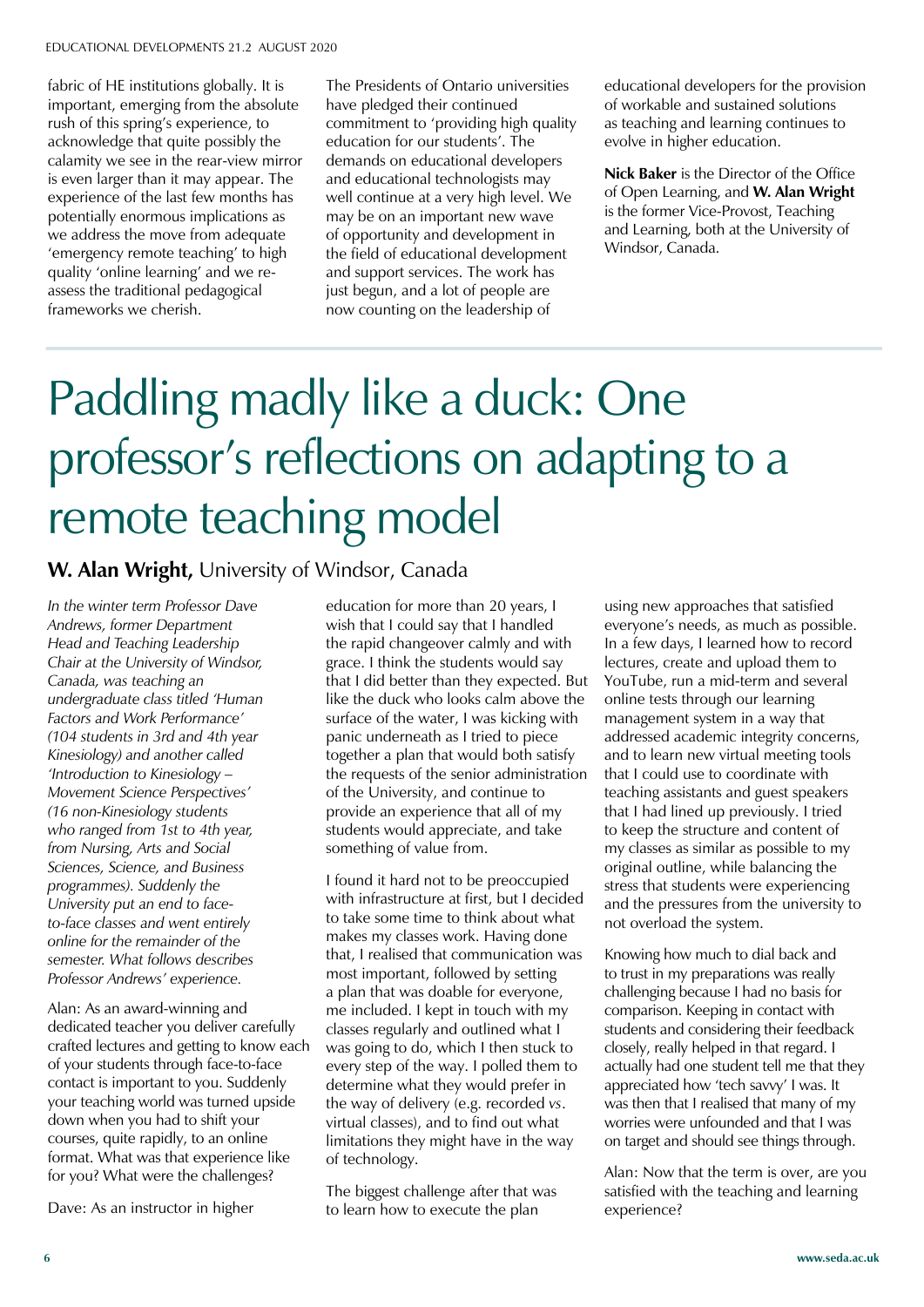Dave: Overall, I am quite satisfied with what I was able to learn and do in such a short amount of time. I have received many emails from students who thanked me for managing things the way I did. I think I was successful because I communicated well, and let them know that I was in their court. I assured them that if things turned out badly (e.g. if the system crashed during an online test), I would make it right and not disadvantage them. I still had a job to provide a quality learning experience and to meet the learning outcomes for my courses, which I am proud to say that I did. I think I accomplished this in a humane and realistic way that took into consideration what the students were capable of managing and what the resources available for me to use could handle.

Every student in my two classes (total of 120 students) finished all of the assessments and completed the course requirements. When the stress of the situation was minimised by being there for them, even though it was not in person, they settled in, and showed me that they learned some important things about the material and about who they were as people. They appreciated that I kept to my plan, and provided them

with breaks to make it more tolerable under the circumstances.

Alan: You may have the obligation to teach online in the immediate future but that may come to an end in 2021. Are there elements of what you incorporated into your courses you plan to maintain or build on in the future?

Dave: I firmly believe that there is value in every teaching experience. I learned many new things that I was reluctant to try previously, or did not feel I would like personally. Based on the positive response from students, I will definitely record personal video messages to classes in the future...for example, to provide a permanent record that they can go back to, to explain something in a different way than in class, or to just reassure them with a goofy story that things will be okay during challenging times.

I have used computer testing for over 20 years in two courses, but they have always been delivered in a lab with proctors present. Having now used the online testing system through our learning management system, there are assessments that I can see doing remotely in the future. This could open up access to my courses from outside the university. Having said that though,

I still prefer having proctored tests, mostly because I can see how students are doing and what they think of the test. That is really rich feedback for an instructor who is looking to learn about, and from, their assessment practices, and to develop themselves as teachers.

When it comes down to it for me in the end, I do not feel that teaching online can ever capture the meaningfulness of in-person interactions or engage students in the same way as if I was walking amongst them in a classroom. Technology will never replace personal connections. If done well, online teaching can be a great way for students to learn in diverse ways, but I think there is a big difference between putting resources online to deliver information (in order to save a term), and actually designing courses in pedagogically sound ways to address learning goals that rival what I have seen that in-person delivery can achieve. Addressing this latter point is what this panicked duck will be aiming for in the future when teaching in an online environment.

**W. Alan Wright** is the former Vice-Provost, Teaching and Learning, at the University of Windsor, Canada.

# The evolution of Higher Education

#### **Nicole Parkinson-Kelly,** Ulster University

This has been a year of adapting to big changes in Higher Education for students. Students have had to become more familiar with online tools and resources for learning as a result of industrial action and the coronavirus pandemic. Institutions across the United Kingdom and beyond have been focusing on providing the same quality of education online as face-toface classes provide. How important are these face-to-face classes for students? Will we see an increase in the use of online teaching in higher education? What are the main areas of concern for students and gaps we need to plug in online teaching before we potentially incorporate it into the next academic year? Will students still get the university experience this incoming year?

I was born in 1998. I don't remember a time in my life without technology. I remember the old dial-up system and the arguments my parents would have when one was on the phone and the other wanted access to the internet. I remember when my mum got her first touch-screen phone and I remember getting mine a few years later. My brother, who was born in 2005, could change VHS tapes and DVDs before he could walk (albeit the DVDs were badly scratched as a result). We are a generation who have grown up with digital technology, a field that is always developing and introducing new products. It is true that a lot of us are fast learners when it comes to technology, as the ability to use a PC, laptop, tablet and smartphone

is becoming a necessary skill not only for the workplace but for home entertainment too. It is easy to assume that our generation would also be content to rely on technology for our learning, and this year has been a testrun on this theory.

Online learning does work for some courses, but it would be unfair and inaccurate to say that every student would be comfortable with this approach. There are many courses which rely on face-to-face for practical learning and access to essential equipment which students don't have the money to finance or the space to use in a home environment. Students who have expressed the most concern usually come from our Arts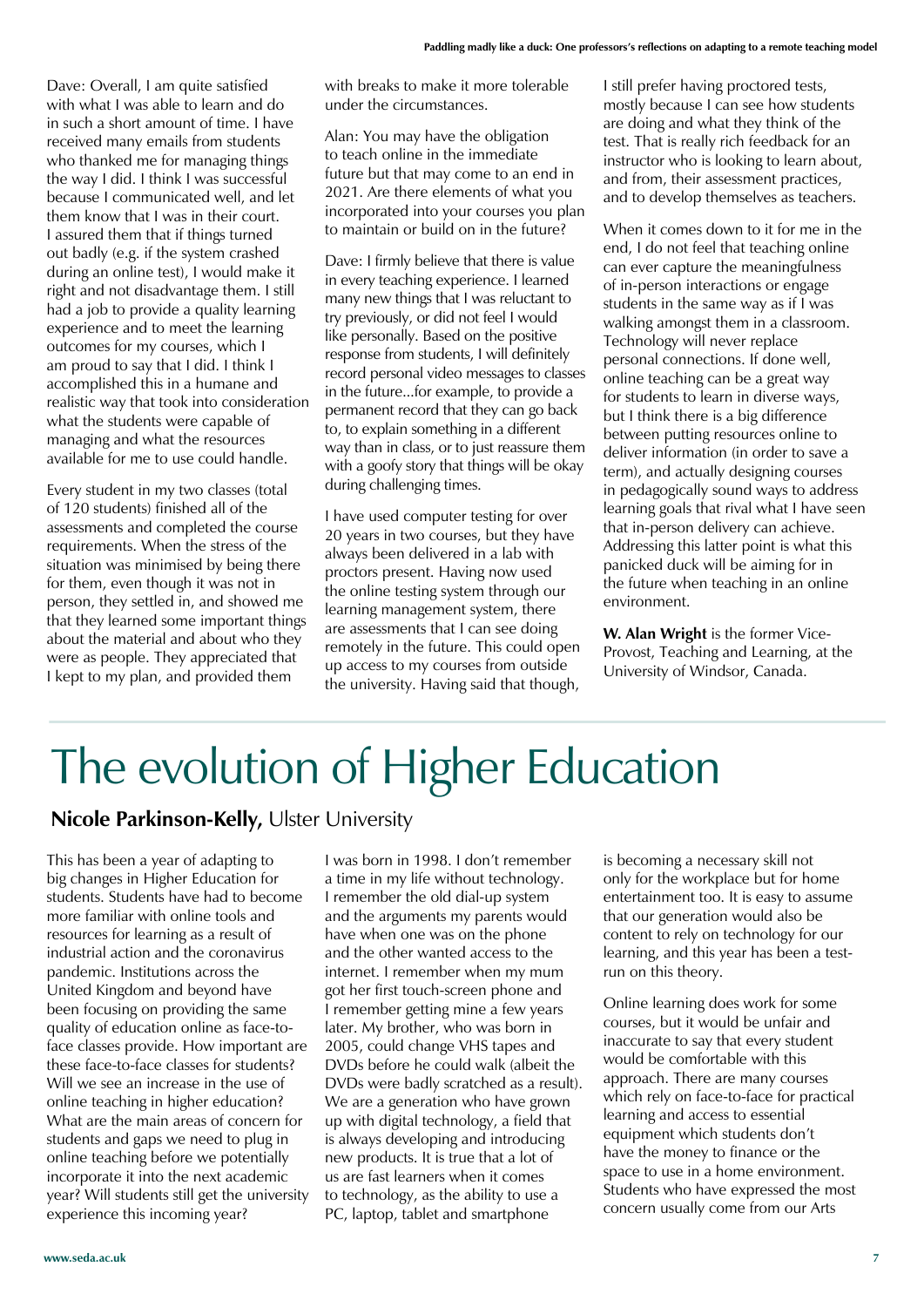and Humanities courses and Life and Health Sciences courses. Students in these areas highlighted that access to studios and laboratories were essential to complete assessments. However, not every module includes a practical element. Students on these courses do also learn theory for their subject area and this is where online learning could be used temporarily until it is safe to return to business as usual. There is an opportunity to postpone any assessments which require a physical campus presence to a safer time and swap modules that can be taught online to earlier in the academic year. However, our online environments need development and our teaching staff need to be heavily trained to use these resources.

On the topic of assessments, whilst the situation of COVID-19 continues and government advice is subject to change, when students do begin semester one of 2020/2021 they will start asking questions about winter examinations. Over recent years, there has been debate around the correlation of stress, mental health and the impact of mass unseen examinations on academic performance in comparison to the potential of the student. In some courses at Ulster we have seen a drop in this style of assessment and an increased focus on setting assignments which will prepare students for their chosen field of work. We have seen a massive shift nationally from the examination form of assessment to increased written assignments in a rush to test that students have achieved learning outcomes before the end of the semester. Students have raised concerns particularly around the clustered deadlines they have faced with the conversion to written assignments and the stress this causes (not including the stress of fearing to die with the virus). If we are to continue relying upon these open-book forms of assessment, course teams must work together to ensure module assessments are scattered both throughout the semester and in the time which would have been used for exams, to mitigate the impacts of stress.

With this reliance upon open-book forms of assessment or unsupervised online exams, there have been concerns around cheating and the use of essay mills. The temptation of using essay mills or cheating comes with desperation and pressure, so assessments need to be drastically reduced to only what is necessary and deadlines must not cluster together. Essay mills have been a hot topic of discussion this year within the QAA Student Strategic Advisory Committee. Essay mills are illegal and if students use them, we must consider why they feel the need to take the risk and do so. In some institutions Academic Writing Bureaus exist to support students with advice and tips on how to improve their essay-writing skills. With these supports in place, it is less likely for students to use essay mills as support is readily available. For online learning, Studiosity is a great resource for students to go to for similar support. With the increase in reliance upon written assessment for the next semester, services like Studiosity need to be in place and promoted in order to support students. On the topic of accessibility, some students have additional supports in place which help them write their assignments and examinations. University PCs also come with additional software to help these students structure their essays. These additional supports must not be forgotten and must be provided to ensure that students are not negatively impacted by lack of access to the supports they would usually receive on campus.

When I put myself forward for my role as VP Education, one of my goals on my manifesto was to help bring teaching methods into the 21st century. We needed engaging and exciting lectures with more chances to participate and work in partnership with staff to give feedback into the design of our curriculums. I did want to see a better use of our online resources and engaging every learning style through videos, podcasts, PowerPoints (that weren't just black text on white slides) and eBooks to reduce textbook costs for students. I could not have predicted how relevant that goal would become.

Moving onto an online environment has brought some welcome progress but has also highlighted areas that need work. An area which people often forget about is accessibility. Some students have expressed frustration at the difficulties an online environment brings. At Ulster University, the Digital

Learning Sub-Committee has been exploring the use of Blackboard Ally which gives students the option to download documents in a variety of formats to suit their needs. This is a particularly great tool for continual staff development and awareness on accessibility, as from the staff member's perspective on Blackboard, they can see how accessible their uploaded content is through a traffic-light system and a percentage rating. It also gives feedback on how to make the content more accessible. An example of this may be adding a caption to images describing their content for screen readers. Similarly, a simple change may be suggested in the formatting on the document such as writing with clear, consistent font styles (such as Arial) and using headings, subheadings, headers and footers in documents. Although these changes may seem small, they are areas which are often forgotten but can have a major positive impact for students who need them. This is an area that we must prepare for if we are to use online teaching practices to make sure that no student falls between the cracks and can access every resource needed to participate in their course. These changes force the Higher Education system to be more inclusive and therefore need to be long term, as any resource uploaded on portals should be accessible to all students.

Whilst we can make positive advancements in the accessibility in online resources, we can't forget the accessibility of IT equipment for students too. At Ulster we have students from a range of socioeconomic backgrounds. I have had students contact me panicking because they don't have laptops or Wi-Fi in their homes so they rely on libraries or computer labs to support their online access needs. For computing, engineering, digital design courses and social sciences students, their laptops or home PCs are not always able to support the software they need to complete research or assessments. This is where students need additional government support in their finances, and bursaries need to be extended to help students cover the costs of essential equipment and software for those who can't afford it. This was conducted in a similar fashion to equip MPs and their employees to be able to work from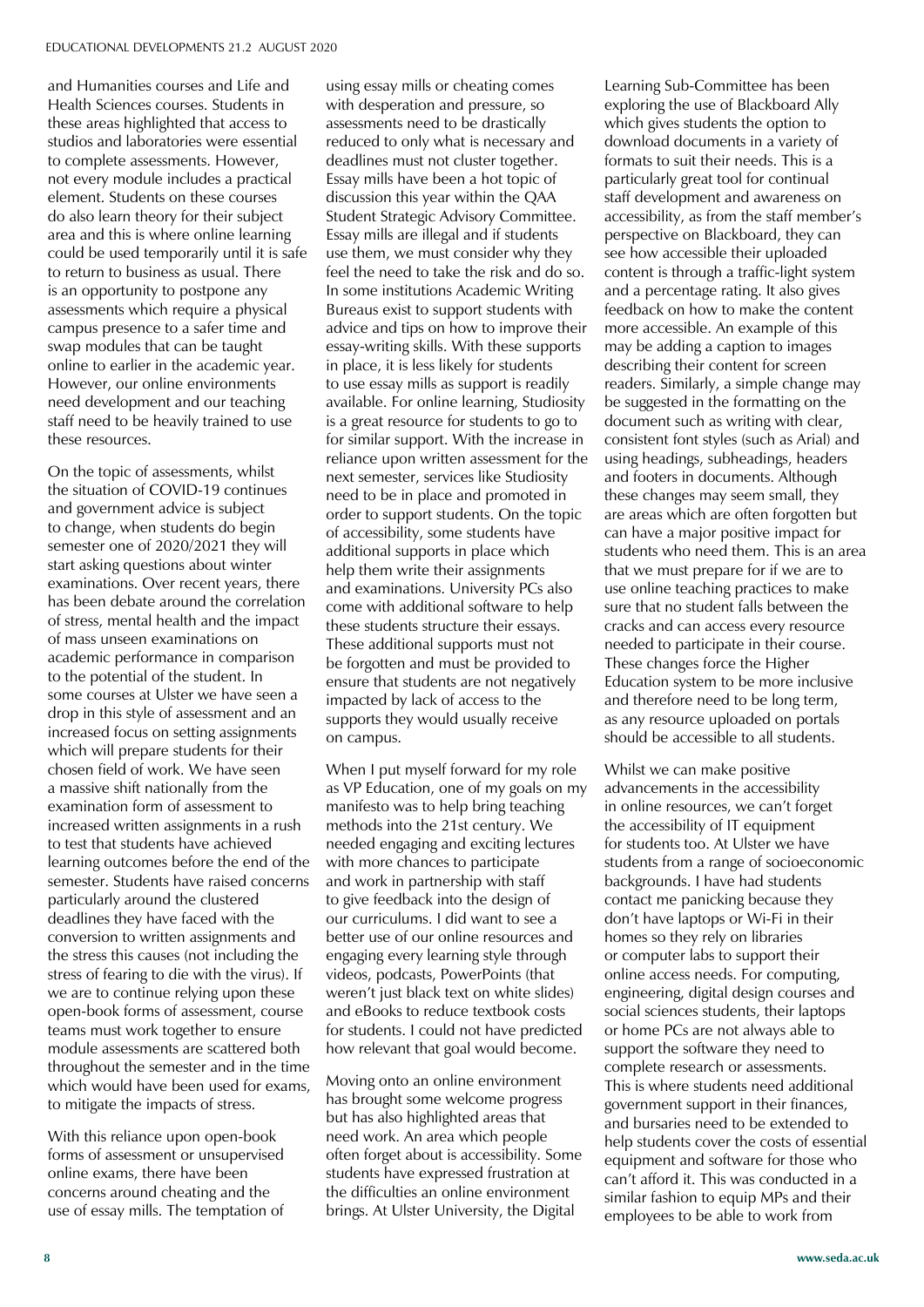home and this is the kind of support that our students need too. If additional financial help is given, students could have the ability to develop their projects and research from home during the gentle release from lockdown rules.

In my experience, I have been pleased with how my institution has managed this crisis. Ulster strives to be a civic university, with a focus on widening access and participation, making higher education accessible to all. The financial cost of IT equipment has been considered and discussed in top academic boards in the institution and they are strategising a method to try and help students from lower economic backgrounds cover the cost of IT equipment for the next academic year. This approach needs to be adopted by all institutions considering partial or full online teaching from September and needs to be supported by our government to ensure funds are in place to make these projects a success.

Furthermore, students have stated that there needs to be a debate around live learning or uploading materials for students to learn in their own time. For student parents and carers in particular, live learning may not be a reasonable ask with trying to balance at home responsibilities such as homeschooling children or increased caring responsibilities with coronavirus still prevalent across the country. This resurrects the debate around recorded lectures. For students with disabilities, under non-pandemic conditions, they aren't always well enough to attend class in person and some have advocated for recorded lectures so they aren't operating on a 'catch up' method of learning with a lesser quality experience due to their absence for medical reasons. The argument against this was that attendance would decline even more if too much was provided online. Under these circumstances we need flexibility for students to learn in their own time when children are in bed or when social care workers call in periodically to help with responsibilities.

However, students are also very aware of a need for an online learning community and engaging with your course mates, as watching, listening and reading do not hold our attention span. If you look at social media today we

have Tik Tok and we had Vine, both of which are platforms for short video clips for entertainment. We do also have YouTube but the community on it is very different with users subscribing to content creators who discuss or engage in the user's passion. Even on this platform videos do not usually exceed an hour, with vlogs and discussion videos usually being 10-15 minutes long each. These platforms have been successful in creating content, so if teaching staff are creating online learning content, while I don't expect lecturers to try and recreate academic lyrics to the 'Renegade' dance, they should consider the timings of videos, accessibility (for example the use of subtitles) and making the video visually appealing. Moreover, students have expressed the importance of engaging with course mates to make friends and to be actively involved in their learning. In order to create this community we should not forget online inductions. Zoom has become a popular platform for social video-calling and it is particularly unique as you can see everyone in the call and participants can be divided into breakout rooms within the meeting. This tool could prove very useful for live seminars, inductions and group work activities. However, Microsoft Teams is included in the Office 365 package, so may be more appropriate and accessible for teaching staff while providing the same functionality.

Additionally, building an online community is not just the responsibility of teaching staff. Student unions, equally, have their own role to play and have been organising online social events across the country. In Ulster University Students' Union, we have hosted awards nights (Student Excellence Awards and Colours), quiz nights and on World Tea Day during Mental Health Awareness Week we hosted a Tea and Chat drop-in Zoom call from 9am-5pm. Our societies have also hosted quiz nights, Minecraft nights and arts and crafts video calls. All of these union events have received a fantastic response and I have personally really enjoyed reconnecting into the UU community. If the next year is online or if it is face to face, we can and should continue to create and build these communities, so students don't feel disconnected from the university community and overall student experience. An online community will

of course feel different to sitting in class together, but creating a community spirit and support network is essential, online or offline.

To conclude, there are some gaps that need to be plugged before we can fully rely on online learning. Whilst our generation have grown up using technology, some still do not have access to the essential equipment or software to be able to complete a university course online. Some courses are simply not built to be accessible online so face-to-face learning and access to resources are essential for these courses to proceed. However, we can't forget vulnerable students who may not feel safe to come onto campus for classes until the pandemic passes completely, so there will need to be online provisions too. In order for students to have the best learning experience at university whilst also balancing the health and safety government recommendations, we will need some online teaching and some face-to-face teaching with access to studios, libraries and laboratories. This can be done in a timetabled or monitored way to keep ourselves safe but access to campus resources needs to be granted. It is possible to create a student community and university experience if we are partially online. A heavy focus needs to remain on creating a university community through video calls, discussion boards and online events. Depending on government advice, small gatherings may also be possible for course mates to be able to engage in group work together or socialise.

It's important to remember that this can be an opportunity for development and experimentation. We can make some long-term positive changes in our approaches to online learning, particularly in the area of accessibility. This mass movement to reliance on online teaching will ultimately improve the content and resources provided, even when we return to face-to-face normality, and we could see an increase in the availability of online courses. This would be fantastic for those with parent or caring responsibilities, those living with disabilities who can't necessarily attend every mandatory class in person, or those who work full-time to balance academic progression without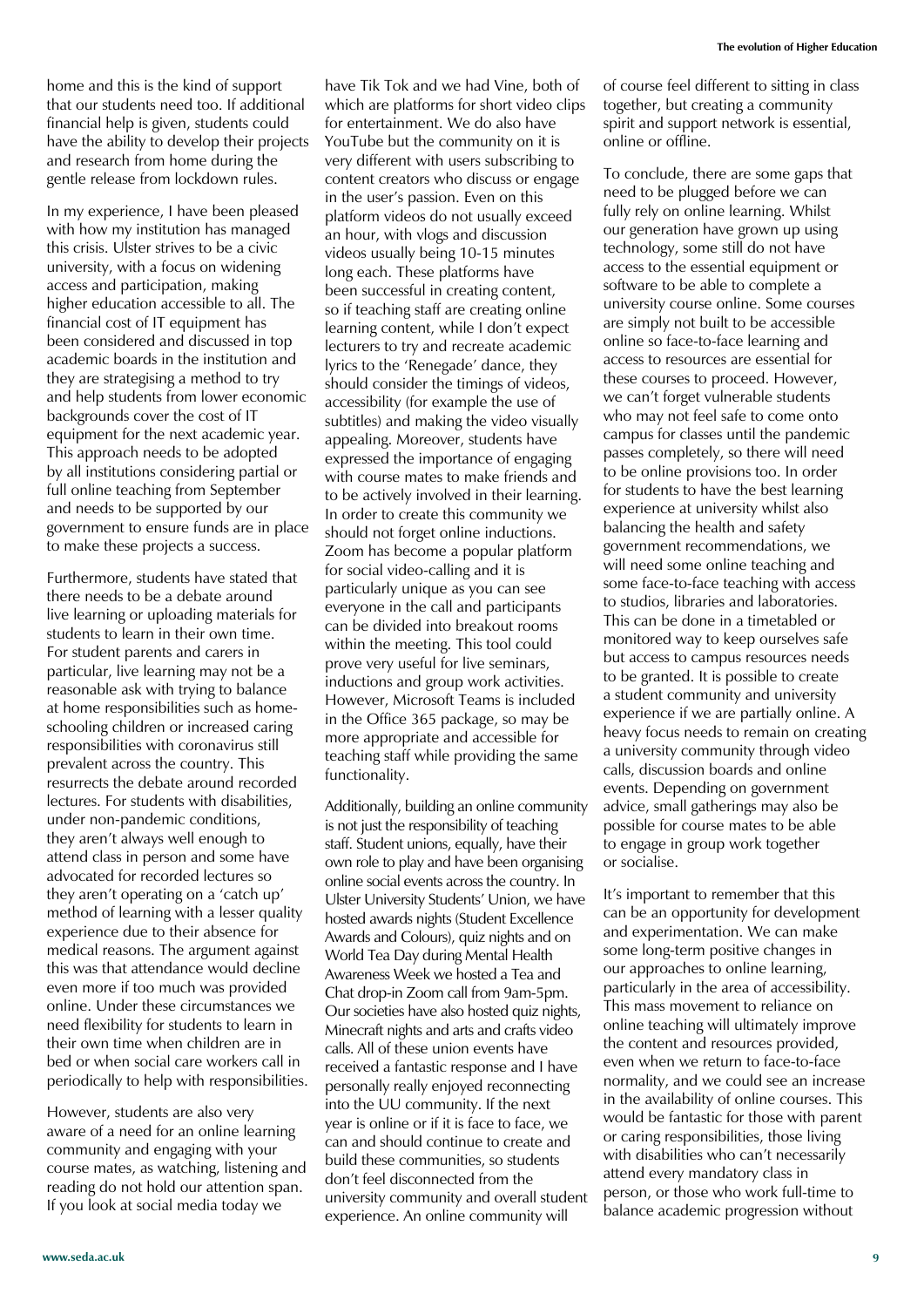interfering with a working day. This is an opportunity for making Higher Education more inclusive and accessible if we choose to do so.

However, for the immediate future of 2020/2021, most importantly, institutions need to listen to their students, not forgetting their postgraduates and researchers too. It is paramount that the Student Voice is heard on top academic boards and key decision-making areas. Students are the people experiencing the teaching and learning so it is important that they have representation in these decisions. They provide an alternative perspective as the grassroots, directly affected group and can give direct feedback on their experiences and their course mates' experiences. As the generation who grew up on technology, we may also have some hints and tips on how you can make your online learning

environment more engaging and accessible. So, if you take nothing else away from this piece, please remember this: Listen and include students' opinions on every key decision you make because ultimately you are deciding the fate of their degrees and their university experiences.

**Nicole Parkinson-Kelly** is Vice-President, Education, at Ulster University Students' Union.

### The experience of COVID-19

**James McCarthy, Ulster University** 

As students across the UK have been adapting to a changing working environment as a result of the COVID-19 outbreak, it has presented us with many challenges to the way that we learn and how we view education. As a postgraduate student, I had undertaken my undergraduate degree with the same institution and over this past four years I have seen many positive changes to the way in which our University views education and the learning environment, with moves towards greater usage of collaborative learning and teaching methods. As such, we as students have become accustomed to changing and adapting how we learn and as such we were probably in a better position than some when it came to telecommuting.

One of the first benefits that I have noticed has been a reduced cost in my expenses. With the campus being closed, I am no longer using as much fuel as I would be if I were commuting and I am not spending as much on coffee and snacks. Aside from this being good for my pocket, it has also worked wonders for my waistline.

From an academic perspective, my Masters course is predominantly assessed through external National Council for the Training of Journalists (NCTJ) exams. With the current situation, these exams have been postponed until August at the earliest and as such, our course staff have had to amend and adapt how we are assessed in order to allow us to complete the course on time. To that extent, our coursework now carries a greater weighting and the rest will be

assessed through online open book exams. This has been a welcome change among my peers and has gone some way to relieving their anxieties around the impact that the current situation will have on their attainment. This will allow us to complete our MA within the original timeframe and allows us to complete the NCTJ Diploma when it is safe to do so.

Whilst this current period has been challenging and presented difficulties for some of my peers, the majority of us have been in agreement that it has led to more flexibility in when and where we choose to learn. Under normal circumstances, my timetable would be almost full from Monday to Thursday, 9 to 5. However, since the university has closed and classes have moved online, I have felt that I have had more freedom in deciding the hours that I work around my classes.

This has also resulted in many students having more time to themselves which they have been filling through activities that they wouldn't have had time for prior to the pandemic. From a personal perspective, for what feels like the first time in a number of years, I have been able to read for pleasure. As someone who cannot walk past a book shop without buying something, I have had an ever-increasing pile of books that is now slowly but surely shrinking.

It is important to recognise though that this has not been the case for some. Like many students, I have noticed that the current situation has led to a decrease in

my productivity and I am not completing as many tasks within the same timeframe that I would under conventional teaching. I have also had great difficulty sticking to a rigid timetable with an increased number of distractions such as streaming services and having my family at home constantly. This has also been a problem for some students who have younger siblings who are now also reliant on the use of technology and the internet to learn from home. This has been a particular problem for students from a disadvantaged background who may only have access to one computer within the family home.

The availability of resources has also been an issue for some. As COVID-19 has fallen in the middle of dissertation season many students have been restricted to online resources to carry out their studies. Whilst my university has a wealth of online resources in the form of e-books, e-journals and datasets, other resources and software have been harder to access. In addition to this, access to equipment has been limited especially for those on courses such as my own which require access to visual and audio recording equipment. This has had a negative impact on the quality of work that has been produced but this should be taken account for in assessment.

Whilst I feel that I have adapted well to a new way of working, one aspect that I am greatly missing is the social interaction. As I continue to complete my work as I would had I been on campus, I can't help but long for the days when you could have a catch-up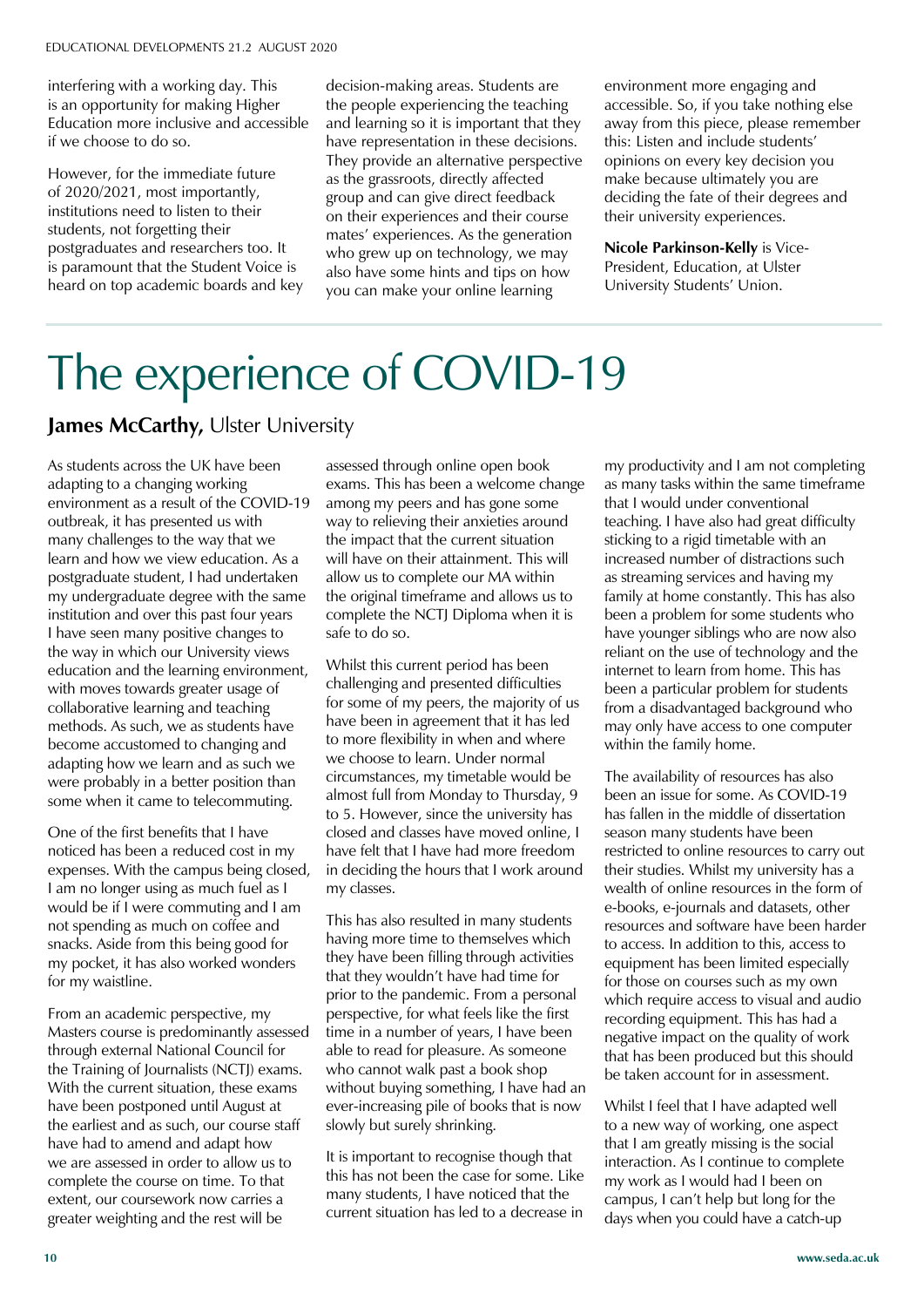with your classmates over a cup of coffee or the ability to collaborate on a piece of work as a team. While telecommuting has worked in the short term, the lack of

a social aspect and the added challenges that that brings in terms of mental wellbeing would make it difficult for me to commit to it as a feasible long-term

way of learning.

**James McCarthy,** Student, MA Journalism, Ulster University.

### COVID-19: Lockdown experience from a final year undergraduate International Business student perspective

**Edina Opoczki,** University of the West of England

#### **At the beginning**

The 17th of March, Tuesday, was not a typical day. I should have attended a tutorial which I decided not to, due to the increasing news and warnings about the presence of COVID-19 but also the lack of actions from the British Government. I did not want to put myself at risk using public transportation or by sharing a tutorial room with potentially sick students. On that evening, I had a working shift to attend but just before it started I found out about one of my housemate's symptoms potentially related to COVID-19. I informed my line manager about that; the reaction was that as a household we have to self-isolate for 14 days and I would be on sick pay during that time. However, throughout the week I developed all symptoms and by 21 March I was already hospitalised at Southmead Hospital due to COVID-19. Needless to say, as a final year student I was traumatised by all the news, but the most important thing was to become better and to fight off COVID-19. It took over three weeks until my health was somewhat back to normal and I was able to start planning my university commitments.

#### **Coursework and online exam**

My anxiety level was difficult to keep under control especially when UWE Bristol announced there would be no more face-to-face teaching and the closure of the campuses. The very first thought I had in my mind was how am I supposed to finish my dissertation and all my coursework with no access to the campus? I had

several e-mail conversations with my tutors and programme leader asking them for help and advice. All I was hearing was to hold fire because the University was working on a new deadline for the submissions which was then announced. I was beyond happiness to find out that all my coursework submissions were due on 23 April which meant plenty of time to prepare and get used to the situation and studying from home. In the meantime, I found out about the way exams would be held and I have to say I still cannot decide whether the online 24-hours coursework-based examination is better or worse. It has its advantages, but it also has disadvantages such as the challenges of living in a difficult home environment, unreliable internet connection or no quiet room for studying *etc*.

#### **Emotional resilience**

I always find it difficult to adapt to doing the same things in new ways e.g. writing my exams online or attending tutorials online. It takes a lot of effort and patience to manage emotions related to the current situation and to not allow these emotions to cause damage but to be a source of motivation to keep on going and not to give up. It is challenging in normal circumstances to build emotional resilience, but when we are under more pressure than normal for a longer period of time this can be even more difficult. Meditation, mindfulness practices, mandala colouring or practising yoga can all help to relax our mind and put emotions at ease; therefore, I focus on doing

these activities to help me cope and to manage my anxiety and emotions to become more balanced. Emotional resilience takes time to build and requires continuous efforts to maintain but with practice one can learn to make it part of everyday life.

#### **Going forward**

At this moment, we still do not know / unreliable how life is going to be restored after the lift of the lockdown and after facing the economic challenges of the pandemic. I hear a lot of people say they want the 'before the virus' state, but I say I want the world to be as caring, as united and as quiet as it is right now because it gained us less pollution, clean sky, more wildlife and more sea life. Mother Earth needed to take a deep breath which was only possible by the restrictions and lockdowns across the world. We learnt to be more human by caring for each other and by appreciating how precious time spent at home is while key workers are keeping us alive in hospitals and replenishing shelves in supermarkets. The past weeks taught us very important lessons about our relationships and friendships but most of all about ourselves. For myself, I think about this as a detox from the everyday life, e.g. detox from social media or detox from coffee shops. Such detox allowed me to realise who my real friends I can count on are, it taught me that I can beat COVID-19 and that I can still produce quality work from home. What has COVID-19 taught you?

**Edina Opoczki,** Student, International Business BA (Hons), University of the West of England.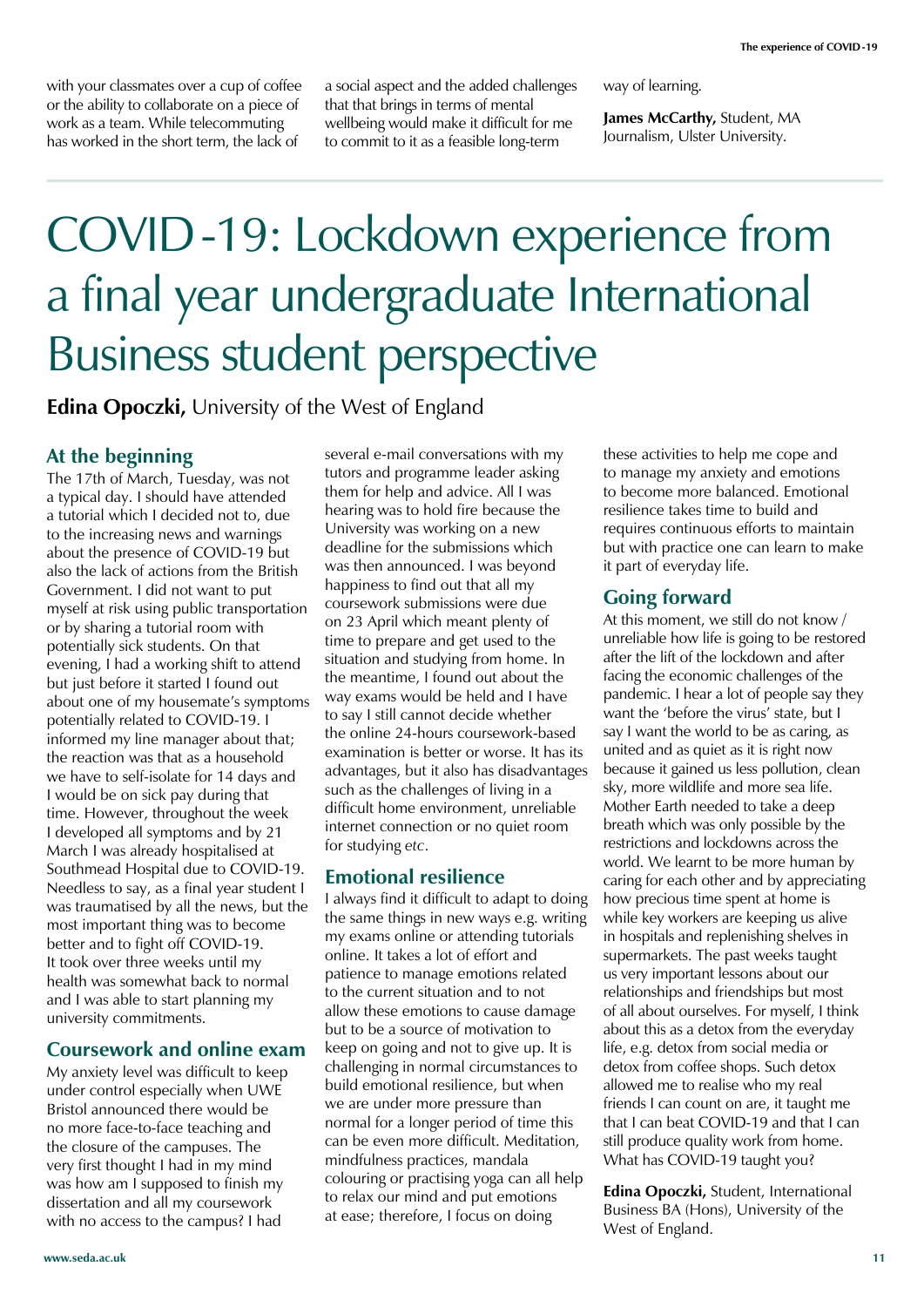## Being an Art student during lockdown

#### **Rebecca Edery,** University of the West of England

I am a Fine Art and Visual Culture student in my first year at the University of the West of England (UWE). My academic experience, since the university closed due to COVID-19 around seven weeks ago, has informed my opinion on how I believe I, my course and my university can adapt and emerge from this situation in the best way possible. I am optimistic about the future in spite of our current odd circumstances. I'm also sure that universities are preparing for the new academic year as best they can, but it would be good to know what is going on behind the scenes.

I understand the current approach of taking our existing course and moving it online. This is understandable given the time we all had to respond to lockdown. However, I and many of my peers currently feel like our department's approach isn't working for us.

During my last term at UWE, I had been working collaboratively with ten other students on my course. As you can imagine, my end-of-year project has therefore had to adapt drastically. But luckily, through the power of Zoom and instant messaging, we were able to find

alternative ways to collaborate. I have been particularly proud of something I started within my peer group I am calling 'chain painting', where someone sends a piece of art to one person in the group, they visually respond to it, and message their response to someone else in the group, and so on. Its aim is to connect students during lockdown and open a visual dialogue.

That was the independent side of my course, though. On the institutional side of things, our guest speakers, seminars and workshops were all cancelled. We've had some limited face-to-face (video call) contact with our tutors. Aside from this, my work has consisted of independent research and learning. I know that the department at UWE has made efforts to keep us in contact with the staff, and there are plans to try and take the exhibition of work and move it online, but we still feel we've lost so many essential elements of our course.

Assuming things don't return to normal in September, and online learning replaces our seminars, studio work, and workshops, I would love to see the current fine art course structure redesigned to work alongside whatever social distancing measures are

introduced. For example, my course at UWE includes a lot of guest speakers throughout the year, but if a guest speaker simply pre-recorded their talk to be watched from home, the intimacy and opportunity for discussion would be lost. This is something that needs to be accommodated for in the redesign, since, in my opinion, students find a lot of value in active participation. I understand it would take considerable time and hard work to re-work the course in this way, but in the long term I believe it will make the course more popular for current and future students.

In conclusion, I think individual departments need to create conversations that involve students in how the course is going to adapt. Nobody expects us to get it right the first time, but I do think we need to get experimental with new teaching techniques. I'm optimistic about the future of my course, and I would love to see constructive conversations start to take place between staff, course leaders, and students.

**Rebecca Edery,** Student, BA (Hons) Fine Art and Visual Culture, University of the West of England.

# Life and learning during lockdown

#### **Telisha Heslop,** University of the West of England

March 23rd 2020, the UK officially goes into lockdown due to the outbreak of the COVID-19 virus, suddenly a reel of post-apocalyptic movies started playing on repeat in my head. This is the beginning of the end; very dramatic I know, nonetheless, those were the thoughts running through my head. However dramatic and exaggerated my thoughts were, the COVID-19 virus was the beginning of the end of life as I know it. I have had to make changes to the way I work, how I attend lessons, how I interact with lecturers and how I interact with my peers and society in general.

All face-to-face lessons and my planned assignment demonstrations were cancelled, the University of the West of England (UWE), where I attend, started moving to online teaching sessions from 17 March. It seemed like everything started happening suddenly, I was fully aware of the COVID-19 virus and the significant impact it was having globally; despite all that, all the changes that started to take place at UWE, I felt unprepared for.

Although the University had started making provisions to move to online teaching when the inevitable happened, despite all that they are not a distance learning organisation and so issues were largely being dealt with as they arose. Yes, the University does have online facilities and software that allow students to work from home to an extent, but ultimately the University is very much a bricks and mortar organisation.

So, while I now had access to online lessons with my lecturers, I still did not have access to everything I needed. For instance, I needed access to my internal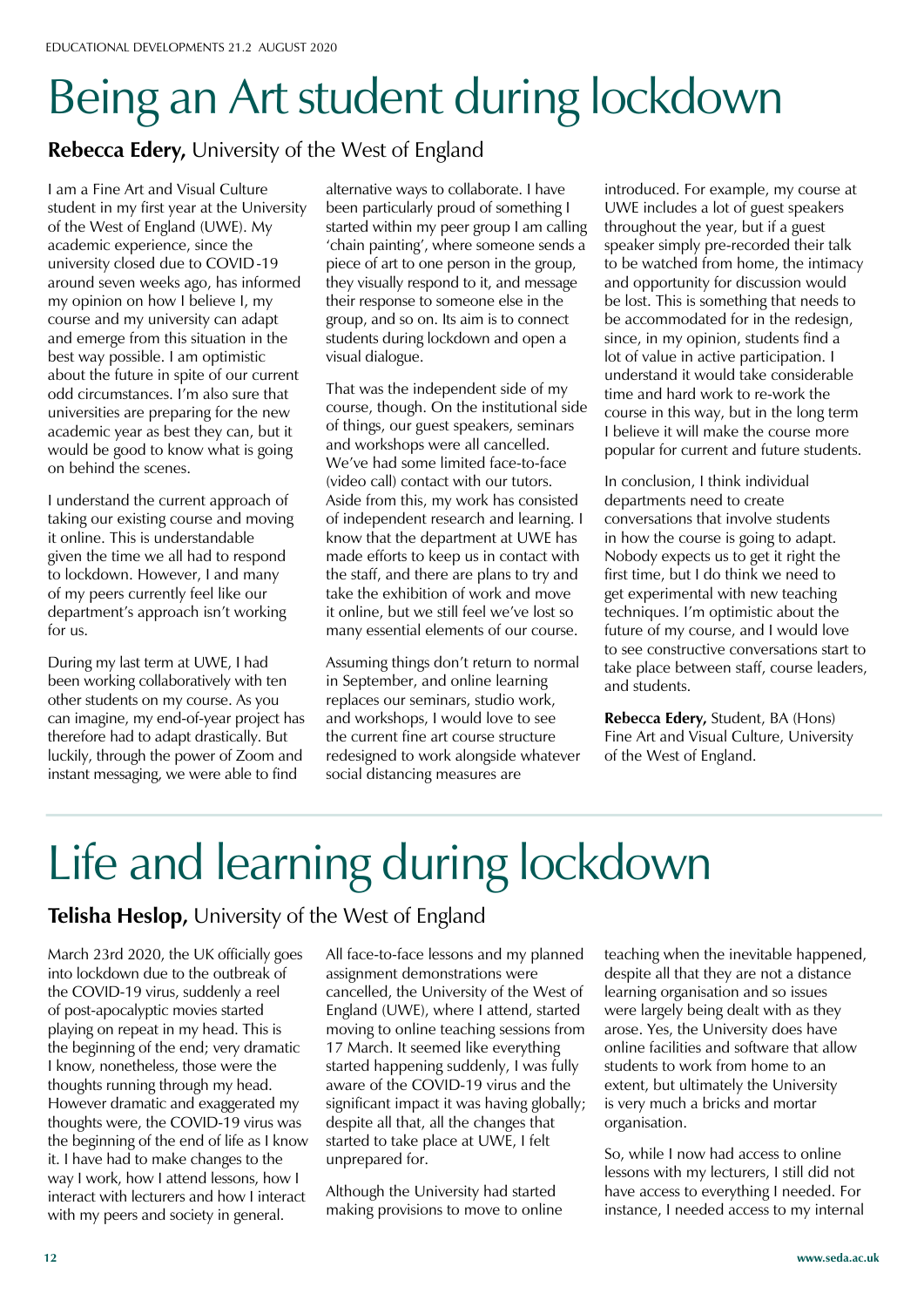student drive with my documents and access to the internal network to develop and run my website, which was part of my e-Business assignment. Provisions were later made so that these facilities were accessible externally, however, that was not possible in the initial stages of the lockdown. Hence, adjustments were made to the assignment specifications to address these issues.

I would be lying if I said I do not enjoy the flexibility and comfort of working and learning from home, but for all the benefits distance learning offers, it is riddled with difficulties and endless distractions. Especially, when you are a parent as well as a student, the option of going on campus and locking myself away in solitude to work for the day was no longer available to me. My space to escape to was suddenly gone and although the remaining work I had to complete for my course was less than half the work I had at the start of the academic year, it took me twice as long to complete it.

The solitude I desperately crave when working was MIA and there were days I felt like 'I was up the creek without a paddle'. Motivation had become a problem, concentration became a problem and I found myself working late nights or early mornings just to

work uninterrupted. That was not a long-term solution as I found myself tired most days and struggling to get through the day.

All the things I had taken for granted were no longer readily available to me and I was grateful that I was in the final stretch of my coursework, elated when I finally submitted my final assignment  $-$  I celebrated with a full eight hours of sleep. I was grateful that the lockdown was not implemented at an earlier stage in the academic year, because had that been the case, I would have struggled significantly more to meet my assignment deadlines or to get any work done.

While I am relieved that I have no further assignments due and that I can breathe a sigh of relief as there are no exams to worry about, I am still very concerned about what is to come and the impact the COVID-19 virus will have on how teaching will be delivered for the new academic year starting September 2020. In all honesty, I did not anticipate that the virus would be an ongoing threat that we will more than likely still be dealing with come September. It is now obvious that will be the case and social distancing rules will still be in effect, so it is safe to assume that online lessons will be continuing.

Therefore, I am worried about the additional stress of working from home, where there are countless distractions. I also question if the University campuses will be open in September and if social distancing measures are still in place, (which they are likely to be), how will this affect the amount of access I will have to the University campus.

Distance learning and online courses are nothing new and very much standard in this new technological age that we live in. However, it is not best suited to everyone; yes, it offers flexibility and convenience but at the same time requires discipline and commitment.

I am truly missing the not so long ago days when I had the option to work on campus, the days when I needed respite and had somewhere to go. Now, my only option is to work at home while two screaming toddlers run wild and scream incessantly for no reason other than that they're playing.

**Telisha Heslop,** Student, BSc(Hons) Information Technology Management for Business, University of the West of England.

### Transforming practice and 'turnaround'

**Steve Outram,** Higher Education Consultant and Researcher

As Bob Dylan sang in 'Subterranean Homesick Blues', 'You don't need a weatherman to know which way the wind blows'. It seems like a gale is hitting higher education around the globe right now and there is little clarity about where higher education is being blown to. In response to COVID-19 higher education providers have embraced online learning and have almost instantaneously transformed their teaching and learning delivery. It is unclear whether this will become a permanent feature of provision or whether, at some point deemed safe, there will be a return to a majority of classes being delivered face to face  $-$  or both! What is clear is that, for 2020-21, UK institutions are facing an enormous cut in funding with the likely loss of a large number of overseas students as well as the loss of a high proportion of 'home' students who have decided to postpone entry.

So, what can we do about it?

This article has the objective of reviewing the principles associated with 'turnaround' leadership and suggesting a number of activities that might assist in developing new plans for learning and teaching. It is not another piece of advice on how to transition to online learning – there are a lot of those already. Rather, it is about how to work with the dramatic changes that are currently taking place.

Seven years ago I described (Outram, 2013) how 'turnaround' leadership had emerged in the USA and elsewhere as a response to a number of challenges faced, in particular, by small institutions (often with fewer than 1000 students). It is useful to review the experiences of 'turnaround' institutions in the intervening vears to assess how these principles might be endorsed. Crucially, this review will not be focused on how to react and respond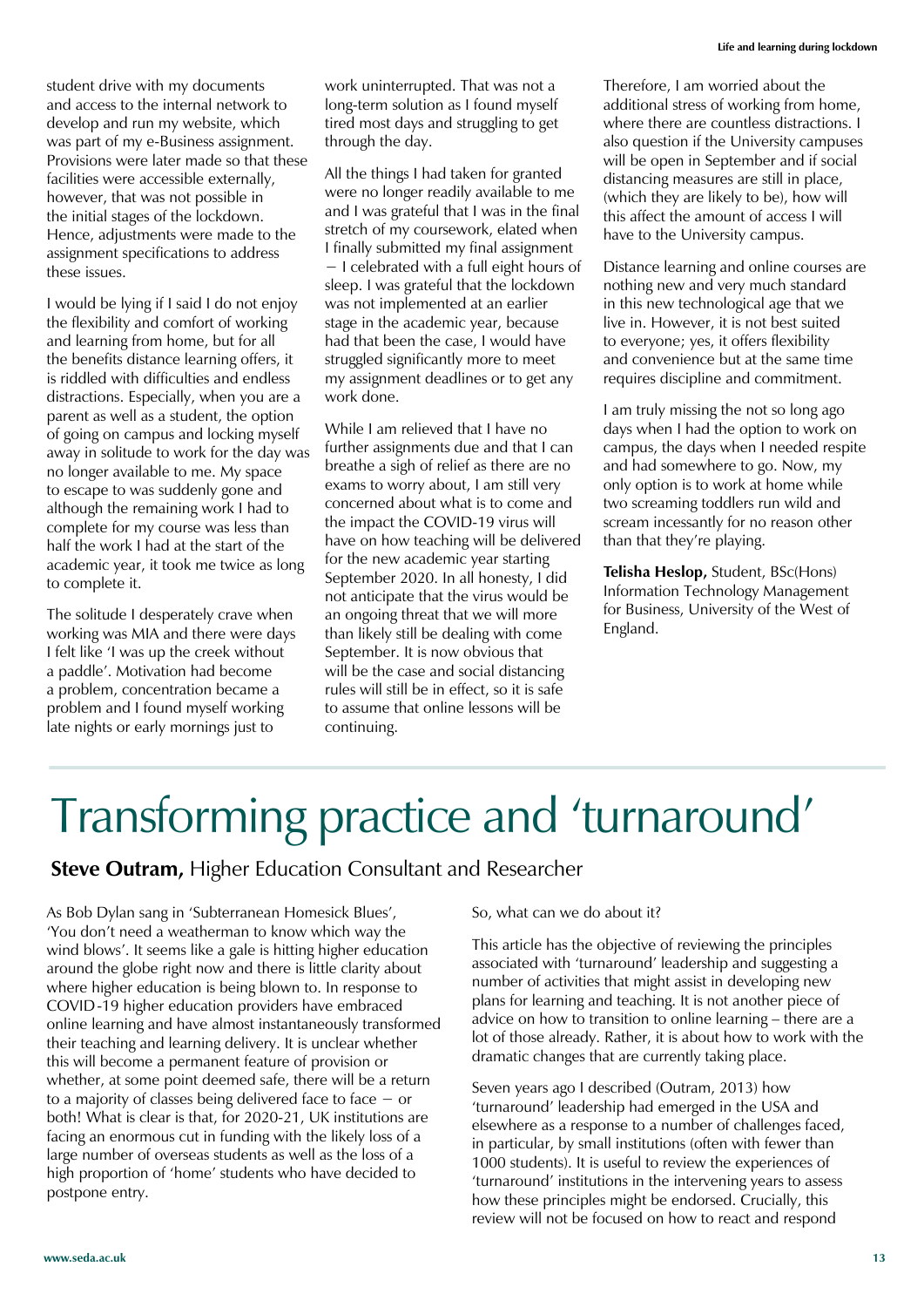to a 'crisis', though that is an important feature. Rather, it is to suggest that it is possible to employ the principles of 'turnaround' leadership in higher education as a positive way of facing the future.

According to the originators of the idea of 'turnaround' in higher education, one can start by identifying 'at risk indicators' (Fullan and Scott, 2009; Martin et al., 2009). These include:

- Frequent turnover in senior managers (new senior leaders are likely to focus on establishing themselves as leaders rather than managing a crisis)
- Poor retention of students and also of academic staff, demonstrated by the proportion of academic staff with 'terminal qualifications' (that is, highly qualified and experienced academic staff who either leave such institutions or do not apply for positions there in the first place)
- The average length of time working at the institution  $$ where the leadership team averages more than twelve years (out of touch and 'stuck in familiar ways') or fewer than three years (insufficient experience to avoid the pitfalls).

Whilst acknowledging that there will be differences between higher education institutions, both between different countries and within a country, and that 'one size does not fit all', there are recommendations that emerge from a review of successful 'turnaraound' institutions. These include:

- Having a focus on the institutional mission rather than on admissions
- Reviewing the institution's strengths and reputation, and building on that at the expense of poorly recruiting programmes and programmes with a poor reputation
- Understanding fully the institution's finance system
- Having an effective quality management system.

An examination of a recent case can serve to illustrate the nature and scope of 'turnaround' in higher education.

#### **Harrisburg University of Science and Technology (HU)**

HU's turnaround, like so many small higher education colleges in the USA, was forced by 'desperation and necessity'. Founded in 2001, approved to award degrees in 2005 and fully accredited in 2009, the Central Pennsylvania university had borrowed heavily to build a signature 16-storey downtown tower. In 2012, when a new president was appointed, the university had roughly \$300,000 in available cash and was about \$3.6 million in debt. It had an enrolment of 300 undergraduate and 50 graduate students. 'It muddled through its debt payments with short-term loans and gifts, then quickly charted a new path' (Chronicle of *Higher Education, 2019*).

As the *Chronicle of Higher Education* reported, the new president implemented a turnaround plan that comprised:

- To avoid fixed costs, the university worked with partners to provide housing and catering for students
- HU also identified external business partners for parking and custodial services
- It delegated to outside firms key functions like marketing
- It introduced 'flat' governance, with no tenure and no departments, minimising hierarchy and 'fiefdoms'
- The appointment of non-tenured (adjunct) faculty gave them flexibility for adding and phasing out programmes
- This non-tenured faculty were given voting power in faculty assemblies leading to them supporting new projects
- A new culture developed that is 'tolerant of failure', as long as it yields lessons, and aids experimentation
- Diverse revenue streams were created to subsidise core missions
- A focus on STEM subjects gave them a degree of stability
- Tight community-business ties were created to offer students practical work experience and role models without adding excessive campus infrastructure.

Changes included the introduction of twenty new degree programmes and the establishing of new provision in Philadelphia. The evidence for the success of this initiative can be seen in Table 1, including the increase in student enrolment, an increase in both full-time and adjunct faculty and a ten-fold increase in revenue.

| Changes           | 2013                                              | 2018                                                                       |
|-------------------|---------------------------------------------------|----------------------------------------------------------------------------|
| Annual revenue    | \$8 million                                       | \$80 million                                                               |
| Available cash    | \$300,000                                         | \$30 million                                                               |
| Debt due          | \$3.6 million                                     | \$4.2 million                                                              |
| Faculty           | 12 full-time and<br>33 corporate<br>(adjunct)     | 94 full-time and 318<br>corporate                                          |
| <b>F</b> nrolment | 300 undergraduates<br>and 50 graduate<br>students | $6,500$ students $-600$<br>of them<br>undergraduates from<br>103 countries |

*Table 1 Changes at Harrisburg University (Source: Chronicle of Higher Education, 2019)*

Of course, Harrisburg University is a very small private institution in the USA where the reliance on non-tenured faculty, for example, might be one of several elements of their 'turnaround' that may not be easily replicated in the UK, even if it were considered desirable. Nevertheless, there are some principles that can be discerned and applied in other contexts. This case (and there are many more that might have been included) might be seen as an example of saving an institution from closure. In fact, it illustrates much more than that. It is a characteristic of successful 'turnaround' institutions that they demonstrate that shortterm fixes are less likely to succeed than having an eye to the future, rather than trying to fix the past. Similarly, the evidence drawn from a growing number of such institutions is that they are successful as a consequence of a number of common factors – the appointment of a new vice-chancellor,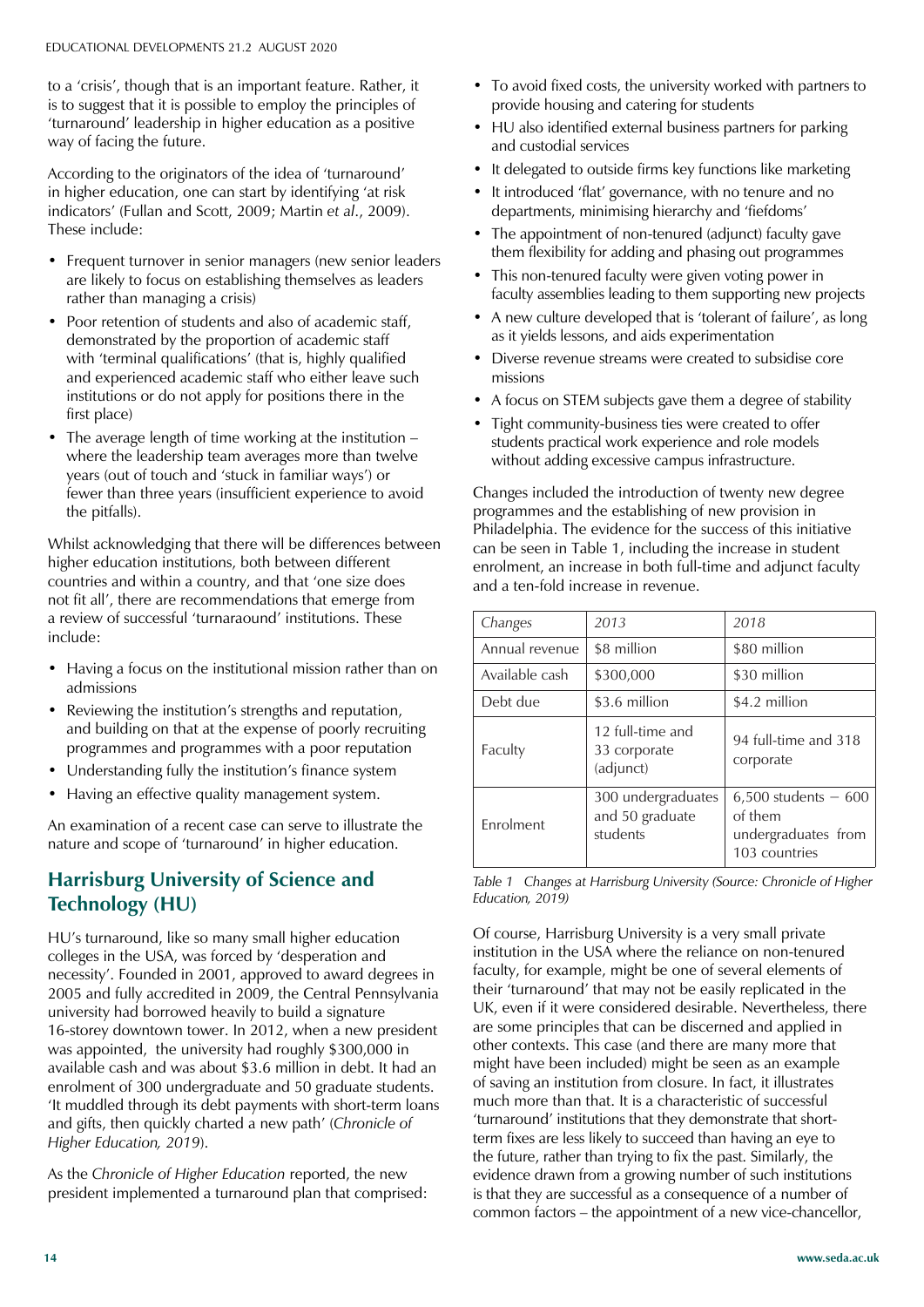president or principal with energy, enthusiasm and a passion for supporting the institution and its students and, although they typically have financial challenges requiring rationalisation and process improvement, a successful 'turnaround' institution will have sought innovative and, at times, niche solutions as part of a wider vision. Similarly, they often have leaders who did not charge in heroically in an autocratic way to 'save the day'; rather, their leadership styles embraced appropriate responses according to different situations and are consultative and communicate extensively. Importantly, the evidence shows that it is vital that they enjoy the support of their trustees and governors, recognising that 'good governance' was an essential part of successful turnaround; governors and trustees who themselves understand fully what 'turnaround' entails.

An exploration of some of the ideas about 'turnaround' might demonstrate what might be done but also raises the question of how to do it. The higher education media are currently replete with suggestions, particularly in relation to a move to online teaching. *Inside Higher Education*, for example, an American media company and online publication that is not dissimilar to the *Times Higher* (though it is supported by the Bill and Melissa Gates Foundation) has an ongoing compilation of ideas and resources to help universities and colleges plan for a future. Edward J. Malone and Joshua Kim, for example, suggest fifteen different scenarios for the future of higher education ranging from a complete return to the status quo ante to fully online delivery (Malone and Kim, 2020a). On the other hand, Bruce Macfarlane, writing in the *Times Higher* in May, suggests that the idea that universities and colleges have been irrevocably changed by COVID-19 might be premature, that UK universities have a long history of crises only to return to doing what they seem to have always done! (Macfarlane, 2020). Either way, as Malone and Kim conclude:

*'To support this work, many campuses threw more resources into the process of developing and running courses, and of supporting students and faculty, than was customarily the case. Across the higher education ecosystem teams that pre-COVID-19 were in charge of online education, instructional design, educational technologies, educator development, and learning innovation were now placed at the center of academic continuity efforts. Campus units that had worked on areas related to digital learning now found themselves at the center of institutional strategies for instructional resilience. Instructional designers and educational developers were more and more acknowledged as a necessity….. Non-faculty educational staff, and the units that they work in such as centers for teaching and learning (CTLs) and academic computing groups, came to be viewed as essential for the continuity of the institution.'* 

(Malone and Kim, 2020b)

As Bruce Macfarlane suggested, responding to crisis is not new for UK universities and colleges. Presciently,

**www.seda.ac.uk 15**

when she was Head of Leadership, Governance and Management at HEFCE, Alison Johns (now CEO of Advance-HE) commissioned an inquiry into how universities might cope with the oncoming financial crisis that was likely to beset them. Reporting to a HEFCE Conference in 2009, she concluded that the forces driving higher education in England over the next 10 to 15 years would mean that universities would have to address:

- Differentiation and distinctiveness
- New and different business models
- New leadership models and skills sets
- **Sustainability**
- Reputation and brand
- **Technology**
- Greater collaboration and partnering.

This is a reminder that all was not well with UK higher education before the pandemic which has exacerbated an already challenging situation. This has led many to argue that transformational rather than adaptive change is needed. Space does not allow us to explore each of Alison Johns' points in more detail, but it is possible to suggest a number of activities to answer the question of 'what can we do?' In relation to differentiation and distinctiveness much has been made of institutions developing a niche. The evidence from 'turnaround' institutions in the USA is that this often entails a focus on STEM subjects and the recent development of the new university in Hereford, the New Model Institute for Technology and Engineering (NMITE), illustrates a similar development in the UK. A quick scan of other new and proposed independent higher education institutions in England supported by the Higher Education and Research Act 2017 shows that it is not just STEM subjects that provide a niche. The Schumacher College in the grounds of Dartington Hall in Devon, for example, has an aim to 'create a sense of global, ecological citizenship among our students who come here to study from around the world' by providing 'ecology-centred short courses, undergraduate and masters programmes'. Similarly, Futureworks is a higher education provider focused on supporting higher education for the creative industries. A different niche is that of the newly launched Co-operative University based on 'social justice and co-operative values and principles'.

So how does one find one's niche  $-$  as an institution, a programme or, indeed, for oneself? You may be familiar with the fable of the fox and the hedgehog! A hungry fox would like to eat a tasty hedgehog. Being a fox, it tries all sorts of cunning tricks to overcome the hedgehog. The hedgehog, however, can only do one thing but does it very well - it curls into a prickly ball and prevails over the fox. This fable is usually attributed to the Greek poet Archilochus. However, in 1953 the philosopher Isaiah Berlin took up the parable in *The Hedgehog and the Fox*, where one is invited to reflect on whether one is a fox or a hedgehog. The point is  $-$  what is it that, like a hedgehog, your institution or programme does very well? One can identify this by considering a Venn diagram of three overlapping circles. In one circle, address what you and your colleagues are deeply passionate about; in a second circle,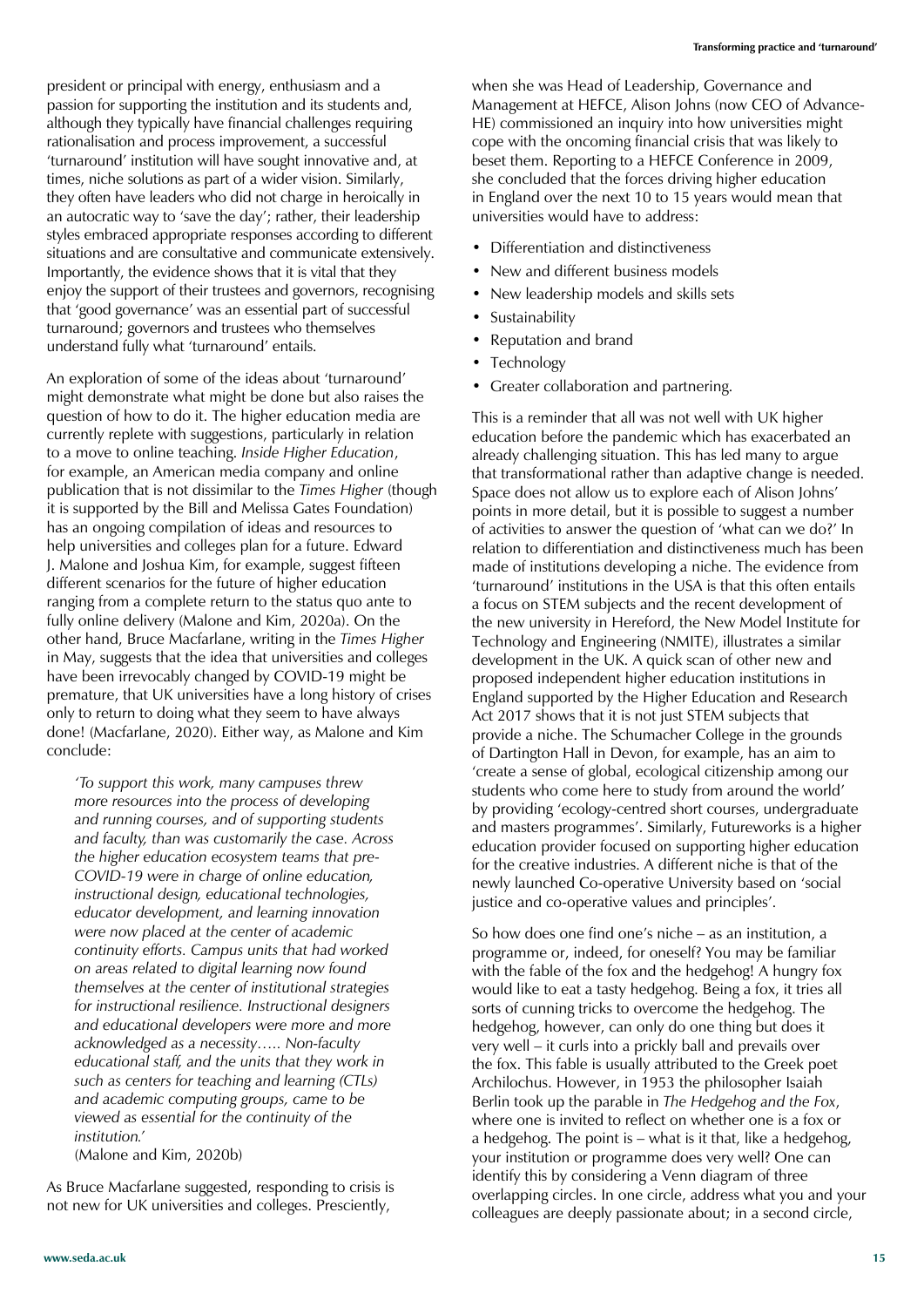address what your institution or programme does better than anyone else, and in the third circle, address what can generate an income. Where the three circles overlap is the 'sweet spot'  $-$  the niche (Berlin, 1953).

In the HEFCE inquiry led by Alison Johns, PA Consulting - an international management consultancy firm  $-$  were commissioned to explore where universities in different parts of the sector might head in the future. To do this, to good effect, they used a standard organisational development tool  $-$  PESTLE  $-$  and this might be a useful activity for the academic or educational developer charged with the task of facilitating a discussion of where an institution might go. PESTLE entails an exploration of the Political, Economic, Socio-cultural, Technological, Legal and Environmental forces that are driving change  $-$  see an example on the Mindtools Pestle Analysis website. Another useful tool for exploring future developments is Jerome Glenn's Futures Wheel (1972), again a tool that successfully stimulates discussions looking to the future.

The HEFCE inquiry also suggested that universities and colleges need new and different business models  $-$  this would seem more urgent than ever. Whilst academic and educational developers may not be at the heart of such discussions, a tool that many colleagues have found useful is the Business Canvas - a tool described in Alexander **Osterwalder and Yves Pigneur's Business Model Generation** (2010) co-created by an amazing 470 practitioners from all over the world. Since its publication there have been a number of very useful variants of the Business Canvas, including:

- The Social Business Canvas (https://www.socialbusinessmodelcanvas.com/)
- The Lean Business Canvas (https://www.growthsandwich. com/resources/what-is-the-lean-canvas/)
- The Brand Canvas (many websites but often seeking payment).

In developing ideas about the future, institutions may be tempted to start developing a new vision – mindful of the Japanese proverb 'Vision without action is a daydream, action without vision is a nightmare'. However, as Gianpiero Petriglieri (2020) suggests, no-one had a pandemic in their vision for their university and a necessary leadership quality is that of 'holding'  $-$  a psychological term with a specific meaning. It describes the way another person, often a leader, reassuringly contains and interprets what's happening in times of uncertainty and it is axiomatic in times of transformational change that there is an emphasis on communication. One could do worse than follow John Kotter's imperative to find seven different ways of communicating and use each one at least seven times (Kotter, 1995).

Similarly, one of the ways in which the transition to a new way of working may be accomplished has been addressed by William Bridges in 'Managing transitions: making the most of change' (1991). Drawing on Kübler-Ross's (1969) model of coping with grief, Bridges proposed a three-stage model where one can identify where someone might be located and supported through a change transition.

A consideration of 'turnaround' entails reflecting on how to go forwards  $-$  it is not just a model for saving an institution from closure. It is a model for transforming a university, not just advancing it. As Scott *et al*. (2012) demonstrate in the Australian-led initiative to support the introduction of education for sustainable development, the 'turnaround' model is ideal for enabling transformation in a university in a positive way.

#### **References**

Berlin, I. (1953) *The Hedgehog and the Fox*, Weidenfeld and Nicolson.

Bridges, W. (1991) 'Managing transitions: making the most of change', Nicholas Brealey Publishing, Boston and London. (See also: Mindtools Bridges Transition Model, available at: https://www. mindtools.com/pages/article/bridges-transition-model.htm).

Chronicle of Higher Education (2019) (available at: https://www. chronicle.com/issue/2019/02-15).

Fullan, M. and Scott, G. (2009) *Turnaround Leadership for Higher Education*, Jossey-Bass, San Francisco.

Glenn, J. C. (1972) 'Futurizing teaching vs futures course', Social *Science Record*, Syracuse University, Volume IX, No. 3. (See also: https://www.mindtools.com/blog/futures-wheel/).

Kotter, J. (1995) 'Leading change: why transformation efforts fail', *Harvard Business Review*, May-June.

Kübler-Ross, E. (1969) On Death and Dying, MacMillan, New York.

Macfarlane, B. (2020) 'Will Covid-19 change universities forever? Don't jump to conclusions', Times Higher.

Malone, E. and Kim, J. (2020a) '15 fall scenarios', Inside Higher *Education* (available at: https://www.insidehighered.com/digitallearning/blogs/learning-innovation/15-fall-scenarios).

Malone, E. and Kim J. (2020b) 'Learning and Covid-19', *Inside Higher Education* (available at: https://www.insidehighered.com/ blogs/learning-innovation/learning-and-covid-19).

Martin, J., Samels, J. and associates (2009) *Turnaround: leading stressed colleges and universities to excellence*, Johns Hopkins University Press, Maryland.

Mindtools PESTLE Analysis (available at: https://www.mindtools. com/pages/article/newTMC\_09.htm).

Mindtools Bridges Transition Model (available at: https://www. mindtools.com/pages/article/bridges-transition-model.htm).

Osterwalder, A. and Pigneur, Y. (2010) *Business Model Generation: a handbook for visionaries, game changers, and challengers*, Wiley.

Outram, S. (2013) 'Dimensions of leadership', *Educational Developments*, Issue 14.3, SEDA.

Petriglieri, G. (2020) 'The psychology behind effective crisis leadership', Harvard Business Review, April 22 (available at: https:// hbr.org/2020/04/the-psychology-behind-effective-crisis-leadership).

Scott G., Tilbury, D., Sharp L. and Deane, E., (2012) 'Turnaround leadership for sustainability in higher education  $-$  final report'. University of Western Sydney (available at: https://tinyurl.com/ y4bbgptg).

**Steve Outram** (steveoutram@protonmail.com) is a Higher Education Consultant and Researcher.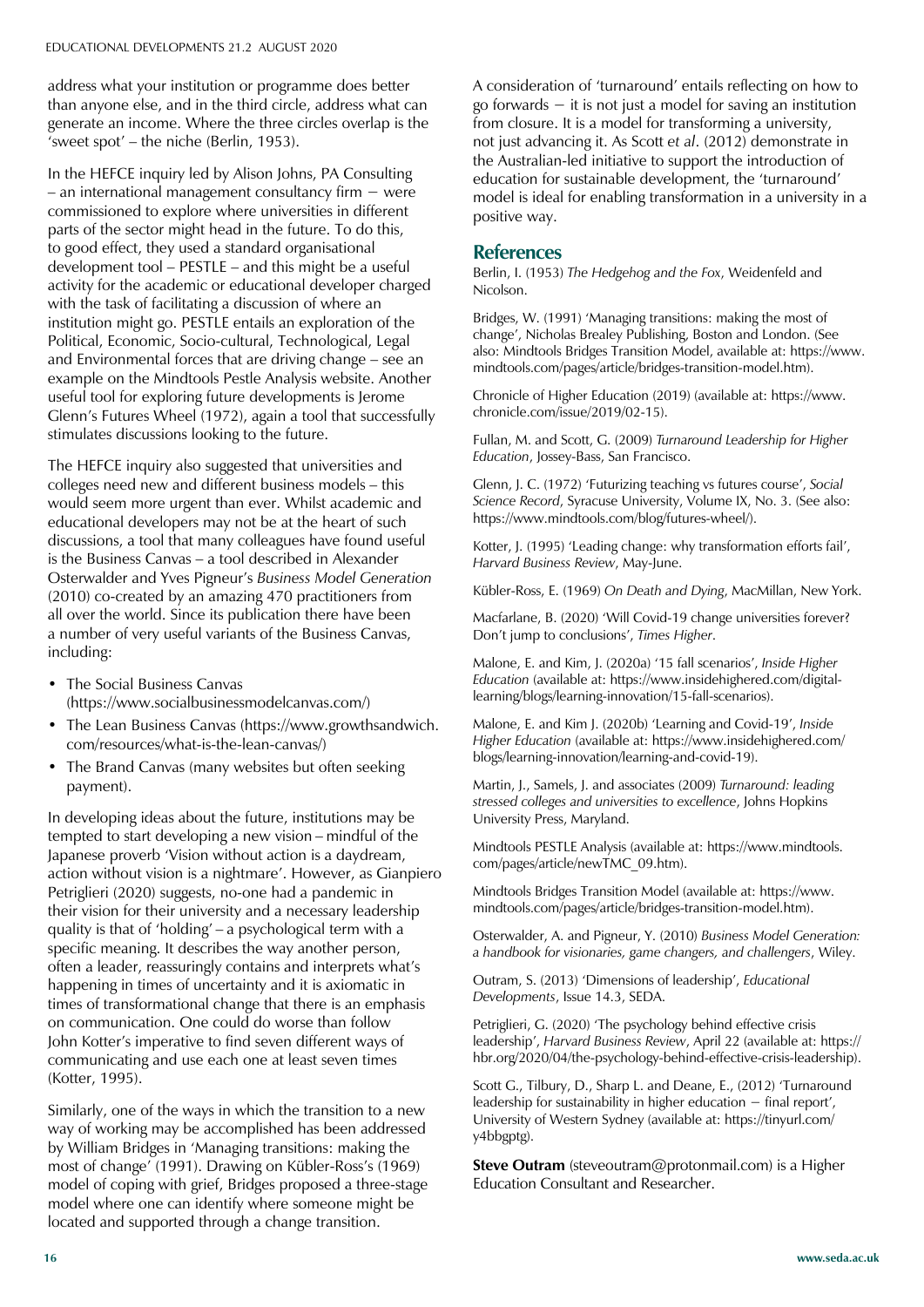# A 'moonshot' moment for higher education

#### **Santanu Vasant,** University of East London

*'There are decades where nothing happens, and there are weeks when decades happen.'*  (Vladimir Lenin)

This quote sums up for me the past few months of this crisis very well. Many words have been written by academics and others on the impact of this global pandemic on the higher education sector, so this piece will focus on how institutions can think of strategies to mitigate the challenges and harness the opportunities of embedding a new delivery model and what might higher education look like in the near future. I am calling this time in higher education a 'moonshot' moment, taken from what commentators have said of former US President, John F. Kennedy's speech of 1961 (Kennedy, 1961). If there is a silver lining in these times, it's that spending more time in our homes has slowed us down, made us reflect and value the human physical connection we have and this can only benefit education.

In this pandemic, if your senior leadership team thought your academic development unit was on the fringes of your organisation, I hope it does not think this now. We need to put some simple principles in place to value our hardworking staff in higher education. The World Economic Forum Workforce Principles for the COVID-19 Pandemic (World Economic Forum, 2020) are as follows:

- 1) Prioritise planning, wellbeing and communication
- 2) Focus on employee experience, engagement and motivation
- 3) Ensure responsible work redesign
- 4) Balance short-term cost concerns with medium-term resilience and rebound.

Most institutions moved to emergency remote teaching (as coined by Hodges *et al.*, 2020) online in mid-March  $-$  not a deliberately designed sequence of learning, that takes time to plan, design and deliver, but a switch from delivering content or a task in a physical environment to a virtual environment. As September approaches, our students may not be so forgiving. We have to remember that the online education market is full of tombstones of failed attempts. It's a myth that online education is cheap or easy or an individualistic endeavour, at least not the quality offerings that have been established for years.

What follows in the next months and years will test what it means to be educated. There are constraints and there is a 'wicked' problem, first defined by Churchman (1967) as 'that class of social system problems which are illformulated, where the information is confusing, where there are many clients and decision makers with conflicting values, and where the ramifications in the whole system are thoroughly confusing'. This wicked problem is happening

in a world that has volatility, uncertainty, complexity, and ambiguity (VUCA).

#### **Planning for rapid change**

We don't have the luxury of time this summer, but that is not to say we cannot reflect on and deliver an educational experience that educates the students in front of us, doing something very different in higher education than what has come in generations before. The moment of teaching and not lecturing is here. The challenges we face need institutional strategies to overcome them that are strategic and long term in nature, as Van Valkenburg *et al*. (2020) allude to in their project of the EU-funded Embed Project.

#### **The challenges of embedding blended learning**

We have as a sector banded about the term Blended Learning for several decades, but now due to COVID-19, it counts. The way in which a university embeds Blended Learning is a key question and will depend on the organisation. As you read this, think how your institution is embedding this  $-$  is there a choice of options or one template for all? This will say a lot of what actually your institution thinks of the act of education: a tick box or a transformational act that the university teacher has the agency over?

As we grapple with the challenges of embedding blended learning into our institutions (which won't be a short undertaking), we must think of some the following:

- Staff morale and motivation (intrinsic and extrinsic)
- Staff academic pedagogic literacy including learning design and digital proficiency and ability to see what 'good' looks like in their discipline online. I have seen how difficult this is first hand
- Time to convert a face-to-face module to deliberate blended learning *vs*. an academic's other priorities
- Maintaining quality across the institution that meets QAA guidelines and the student experience via the NSS and PTES
- Responding to 'academic development initiatives' by academics, which can be classified in these five ways  $$ rejection, no need, suffocation, absorption, subversion (Baume and Popovic, 2016).

#### **Strategies to overcome the challenges**

Whilst we have challenges, one must be optimistic at least that some of the challenges can be overcome, or at least lessened by the following:

• Find out what the culture is, before going for 'Star Trek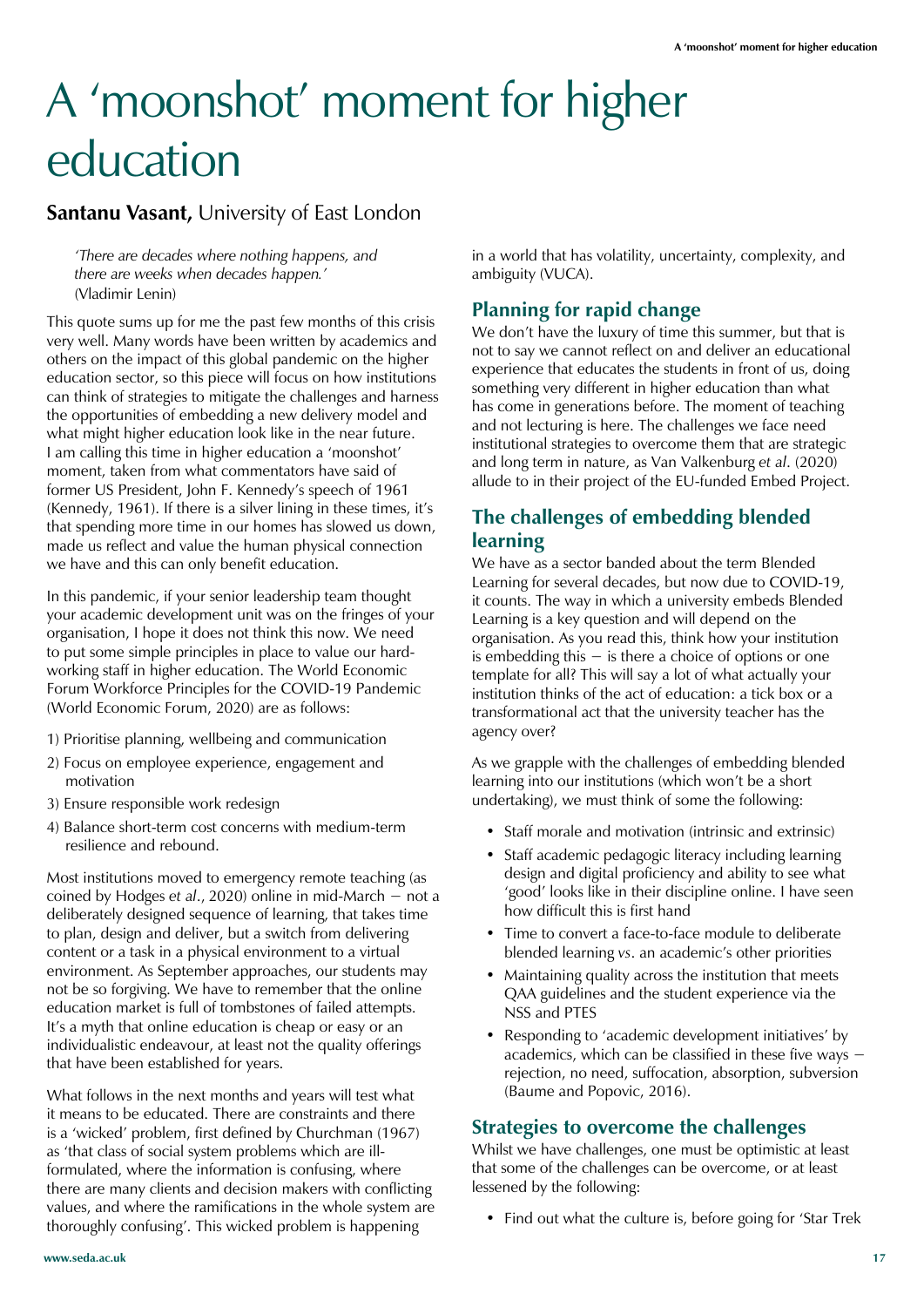$-$  Make It So' management. Listen to the staff, they know how their discipline should be taught

- Consult with staff even if only briefly, given the rapid pace of change communication is very important. It must be timely and clear
- Provide training, facilities and time to learn how to sequence good learning design (Laurillard *et al*., 2018) to promote cognitive, social and emotional connections to the topics of study
- Promote templates for staff to save time, guidance (not just text, but short videos), this creates quick wins and value. Not a one-size-fits-all template but a choice
- Quality assurance: create a small team. Create a checklist, so quality for staff is upfront and get a small group of academics checking each other's work
- Build a community of practice (Wenger, 1998) with coaching and mentoring to support all staff
- Provide stable governance and long-term support to embed the change.

#### **The opportunities of embedding blended learning**

In this time of global crisis, there are opportunities. Firstly, it's a chance to widen participation through this change in delivery (especially for mature students, carers and underrepresented groups in higher education, e.g. black students).

Secondly, it's a chance to engage quiet students through deliberately planned blended teaching delivery and tasks.

Thirdly, if we think of graduate employability, we have a chance to be more authentic in our assessment, relevant to industry needs, leading to potentially better jobs for our graduates.

Lastly, we have a chance to rethink the large lecture theatres. Make campus contact count for learning  $-$  think context, not content. We have the opportunity to plan for flexible learning spaces and not didactic delivery methods that have not changed since medieval times.

#### **Strategies to harness the opportunities**

We have the power in education to provide strong support for our learners, by working collaboratively with the support services in our universities. Remember that a student is educated and raised by the staff community, something that is often forgotten in western cultures.

Students need to be taught how to engage online  $-$  they have not come to university with this skill. We need to value and work with academic skills' tutors on this.

We should be thinking careers from the first year, showing our students the pathway, helping them track their progress and raising their aspirations with cultural input and authentic tasks and assessment in all modules. This is where further collaborative working with the careers team will help.

Providing the resources in the physical and virtual learning environments that enable good teaching to occur is crucial for students to succeed. Continuous investment  $-$  that is, as the old adage says 'don't be penny wise, pound foolish'  $$ and evaluate what's worked in your context. Another: work

collaboratively with your Information Technology (IT) and Estates departments.

#### **This is our moonshot moment…**

This is the sector's 'moonshot' moment  $-$  think of it as a window of opportunity before the autumn arrives to do the best job possible to ensure the student experience is one of quality. It is possible, think of what was achieved by so many institutions during emergency remote teaching. This summer we owe it to ourselves and our sector to build on this. Our students may have forgiven the emergency remote teaching earlier this year, but as the next academic year approaches, they may not.

In all that has been written about the emergency remote teaching, one thing remains  $-$  the role of the teacher. But maybe we need to rethink the role of the teacher and the design of a university for the new millennium. Dr David Helfand, former President of Quest University, Canada, so eloquently summarises this in his 2015 TEDx talk, entitled 'Designing a university for the new millennium':

*'So to educate, that's the only goal we have at our university. To open up young minds and lead them forth, so they have the tools, the capacity, the will, the grit, to confront and to conquer the daunting challenges this new millennium presents. Thank you.'*  (Helfand, 2015)

#### **References**

Baume, D. and Popovic, C. (eds.) (2016) *Advancing Practice in Academic Development*. Abingdon: Routledge.

Churchman, C. W. (1967) 'Wicked problems', Management *Science*, 14 (4), B 141-146 (doi: 10.1287/mnsc.14.4.B141).

Helfand,  $D$  (2015) 'Designing a university for the new millennium', David Helfand at TEDxWestVancouverED (available at: https:// www.youtube.com/watch?v=DZQe73IXZtU).

Hodges, C., Moore, S., Lockee, B., Trust, T. and Bond, A. (2020) 'The difference between emergency remote teaching and online learning' (available at: https://er.educause.edu/articles/2020/3/ the-difference-between-emergency-remote-teaching-and-onlinelearning, accessed 6 June 2020).

Kennedy, J. F. (1961) 'Special message to Congress on urgent national needs' (available at: https://www.jfklibrary.org/asset-viewer/ archives/JFKPOF/034/JFKPOF-034-030).

Laurillard, D., Kennedy, E. T., Charlton, P., Wild, J. and Dimakopoulos, D. (2018) 'Using technology to develop teachers as designers of TEL', *Evaluating the Learning Designer*, 49(6), pp. 1044-1058.

Van Valkenburg, W. F., Dijkstra, W. P., de los Arcos, B., Goeman, K., Van Rompaey, V. and Poelmans, S. (2020) 'European maturity model for blended education' (available: https://embed.eadtu.eu/, accessed 6 June 2020).

Wenger, E. (1998) *Communities of Practice: learning, meaning, and identity*, Cambridge University Press.

World Economic Forum (2020) 'Workforce principles for the COVID-19 pandemic stakeholder capitalism in a time of crisis (available at: https://tinyurl.com/y53vqqt6

**Santanu Vasant** is the Head of the Centre for Excellence in Learning and Teaching at the University of East London.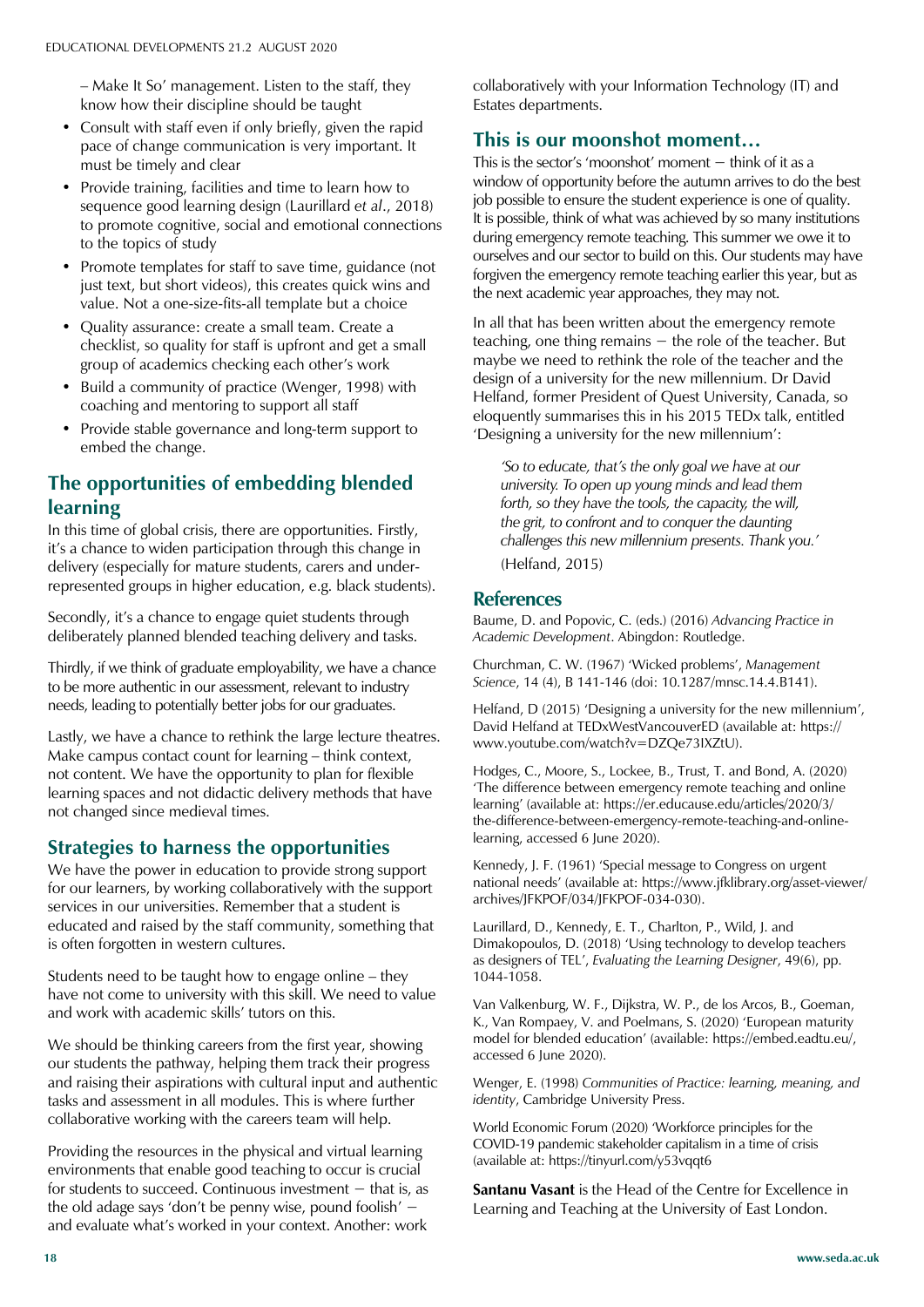# Programme leadership in a time of crisis: Supporting educational leadership at pace

**Jenny Lawrence,** University of Hull

Programme leadership is recognised as a challenging and yet crucial role in ensuring student  $-$  and so institutional - success (Lawrence and Ellis, 2018). The programme leader is responsible for ensuring that a coherent programme of study is designed and delivered by a diverse collection of academic colleagues. Sometimes these colleagues work in teams, more often they are dispersed across faculties and work independently on their specific contributions to the programme of study.

Working within institutional structures, leading, managing and bringing together academic and professional service colleagues (Lafoe *et al*., 2013) while addressing various other stakeholder requirements and quality assurance process can be difficult (Zutshi *et al*., 2013) and isolating (Cahill *et al*., 2015) at the best of times. In this current situation, this kind of educational leadership is all the more demanding.

Higher education institutions and staff have managed to transition to online delivery at a roaring pace, and have embraced a compassionate, studentcentred approach to assessment to ensure student outcomes are not compromised yet retain academic rigour (Lawrence, 2020). These are quick-fire actions for remote delivery, which is quite different to designing a coherent and meaningful online programme of study.

Given we don't know how or if campuses will be open in September, and the multiple scenarios for containing COVID-19 post-lockdown go into several hundreds (Sutherland *et al*. have 270 possible scenarios in their work 'Solution Scanning'), contingency planning is, at best, complex. The most sensible approach seems to be redesigning a programme that is agile enough to be delivered using at least blended, at best online models. Blended and online programmes, to be effective, must be well structured and carefully thought out. They take a whole team to create.

Now is the time to support programme leaders in their educational leadership so they can bring together colleagues who deliver on their programmes in the creation of a 'programme team', a programme team who will work together to ensure a coherent programme that abides by the programme specifications, academic standards (QAA!), offers constructively aligned assessment for learning...and is agile enough to meet any eventuality. As a colleague leading a programme said recently, 'the moon on a stick'.

The SEDA Programme Leader Tool Kit offers evidence-based, practical wisdom, which the busy HE leader, educational developer or programme leader can use in addressing this.

Taking a whole-institution, strategic approach to understanding and then developing the role is crucial, as is understanding the context in which they are working (Lawrence and Ellis, 2018). This context has just changed dramatically. Properly understanding the role can be difficult when on campus  $-$  it must seem impossible when working remotely and all the challenges that balancing work and life currently entails. The kit will guide you in pulling together an up-to-the-minute profile of programme leadership in your institution. This can be achieved by getting the right people together for an hour and a half (online of course). Really, this works. The author of this element of the kit, Rowena Senior, offers evidence of how she has done this at Aston (Senior, 2018).

Once you have a picture of the role in our 'new normal', it's time to pay attention to working with others. The role spanned the whole university BC ('Before Covid') – when working at pace with a view to agile programme redesign it is even more important to work with and listen to colleagues in quality, the library, ICT, student support, and educational development offices. Sarah Moore offers a suite of resources that can be adapted to use online to map who programme leaders need to connect with, why and the most effective and rewarding ways to do this. This element of work is based on Sarah's chapter 'Beyond isolation: exploring the relationality and collegiality of the programme leader role' (Moore, 2018). In these times this just speaks for itself...

With the learning community behind them, programme leaders can now start to address programme-assessment reform with their programme team. Carol Morris and Alec Goodyear (2018) found that bringing programme teams together to look at programme reform not only benefits the programme, it benefits the team. The process of a concerted, united effort and exploration of the student learning experience through the lens of assessment creates a team  $-$  rather than a collection of individuals delivering a collection of individual modules. Essential when streamlining a programme of study and preparing for remote delivery.

The toolkit is hosted on the SEDA VLE; institutional members can create a group for their colleagues and use all of the functions of the  $VLE$  – hosting online, asynchronous discussions amongst programme leaders, sharing resources and exploring how the wisdom therein can be adopted. Alternatively, all of the resources can be downloaded and adapted to suit your context and, important in these current circumstances, are suitable for online/ remote working.

The toolkit is an institutional member benefit (institutional contacts should receive access to the kit over May and June) based on chapters in the SEDA Special *Supporting Programme Leaders and Programme Leadership* (Lawrence and Ellis, 2018). Details of the publication are available at: https://thesedablog.wordpress. com/2018/05/09/ss39/.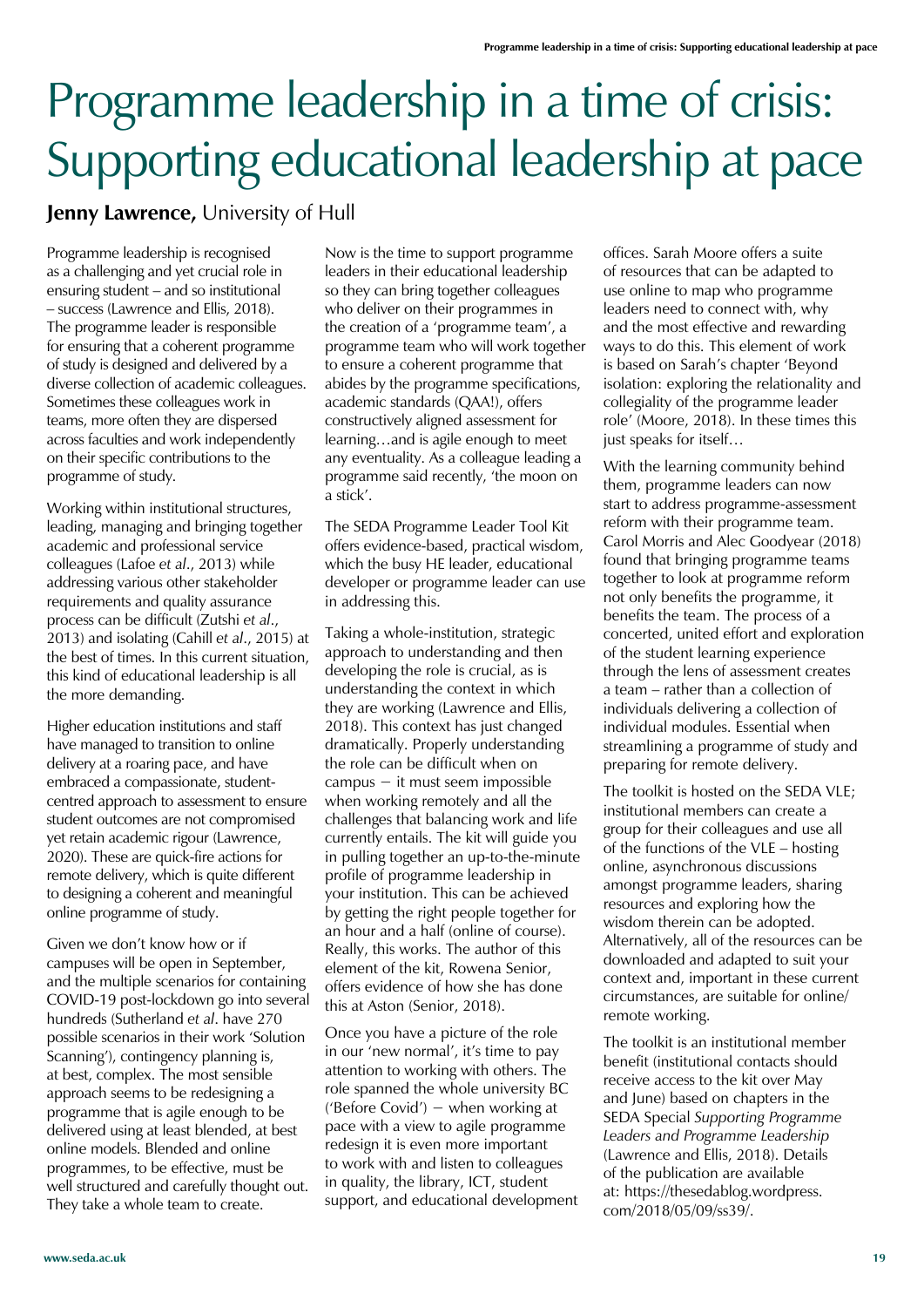During lockdown a PDF version of the Special can be purchased from the SEDA Office.

If your institution isn't a member of SEDA and cannot access the kit, this publication may help you support arguably one of the most important roles in contemporary HE: the programme leader.

#### **References**

Cahill, J., Bowyer, J., Rendell, C., Hammond, A. and Korek, S. (2015) 'An exploration of how programme leaders in higher education can be prepared and supported to discharge their roles and responsibilities effectively', *Educational Research*, 57:3, pp. 272-286 (DOI: 10.1080/00131881.2015.1056640).

Lafoe, G. E., Parrish, D. R., Keevers, L. M., Ryan, Y., McKenzie, J. and Malfoy, J. (2013) 'A CLASS act: the teaching team approach to subject coordination', Journal of University *Teaching and Learning Practice*, 10(3).

Lawrence, J (2020) 'Designing our plagiarism for online assessment', SEDA blog (https:// thesedablog.wordpress.com/2020/04/02/ online-assessment/).

Lawrence, J. and Ellis, S. (2018) *Supporting Programme Leaders and Programme Leadership*, London: SEDA.

Moore, S. (2018) 'Beyond isolation: exploring the relationality and collegiality of the programme leader role', in Lawrence, J. and Ellis, S. (2018) *Supporting Programme Leaders and Programme Leadership,* London: SEDA.

Morris, C. and Goodyear, A. (2018) 'Implementing programme reform through a radical change in assessment practice', in Lawrence, J. and Ellis, S. (2018) *Supporting Programme Leaders and Programme* 

*Leadership*, London: SEDA.

Senior, R. (2018) 'The shape of programme leadership in the contemporary university', in Lawrence, J. and Ellis, S. (2018) *Supporting Programme Leaders and Programme Leadership,* London: SEDA.

Sutherland, W.J. et al. (2020) 'A solution scan of societal options to reduce SARS-CoV-2 transmission and spread' (available at: https:// osf.io/ca5rh/files).

Zutshi, A., Creed, A., Ringer, A., and Osborne, A. (2013) 'Subject coordinator role and responsibility: experiences of Australian academics', Higher Education Review: *international journal for policy and practice in post school education*, vol. 46, no. 1, pp. 56-80.

**Jenny Lawrence** is the Head of the Teaching Excellence Academy at the University of Hull.

# This, too, shall pass. We can figure this out'

#### **Nick Botfield,** University of Bedfordshire

The last few months have been hard. Hard on our mental, physical, and emotional wellbeing. Hard on our friends, family, co-workers, students, and neighbours. Hard on our communities, services, businesses, society, and the economy. Hard on me, hard on you. So whilst this piece will attempt to reflect on some positives we can take from the current situation, understand how far we have come, and look forward to a brighter future, it does so on the understanding that we are working in a time of tragedy and that whilst even the deepest scars fade, the ability to go through a reflective cycle like this will differ for each and every individual. And that's ok.

With that thought in mind, I see this piece as an 'Open Letter' of sorts; a document to be engaged with at a time when the reader feels ready to be reminded of some positive observations, and to consider how those observations may manifest in our future practice. As it is a reflection and observation, this document may not stand up to academic rigour and scrutiny, and will likely be seen as the 'MiniDisc' to the plethora of 'iPod-standard' rigorous research that will certainly be completed about this era. But if 'we

can't reliably distinguish true memories from false memories' (Loftus, in Jacobs, 2013), this piece aims to act as a crib sheet as we in educational development teams (EDTs) sail further into uncharted territories.

#### **'Lust for life'**

So, what did we do when, in mid-March 2020, we were told, in no uncertain terms (looking at you, Dominic), to 'Stay At Home'? Well, we started learning and testing our knowledge. During the first few weeks of lockdown it was the essentials that were missing from our shops (toilet paper, medicines, canned food, and wine) but ten weeks into lockdown and it is flour, eggs, dumbbells, compost, and paint brushes that have become the Easter egg items. Zoom quizzes have become bi-weekly events, with one pub landlord gaining over 100,000 participants every week on YouTube (Griffiths, 2020). These activities point to people using the increased time they are spending in their homes to hone skills, test themselves, and enhance their immediate environments.

From the perspective of someone who leads an EDT, the attendance and engagement in our CPD offering has

grown exponentially and that growth is not limited to those opportunities that are specifically designed to assist staff overcome the emergency situation. Interest in our CPD route to HEA recognition has grown by over 50%, attendance at our Writing Retreats (now online) by 70%, as well as an increase in interest in our Academic Professional Apprenticeship from both internal and external employers. It would be tempting to point to 'time' as being the main reason for this peak in interest, but this would be an overly simplified, and potentially even churlish, explanation. Has the Senior Lecturer with three children under the age of ten really gained time in lockdown? It's doubtful, but her recent participation in our CPD activities suggests that lockdown has given her an opportunity to engage with our offering that she did not previously have. So, what has changed then? From an output perspective two things: access and alignment.

Since the lockdown began, all parts of society have re-evaluated their outputs and had to quickly adapt to the emerging situation. As universities have moved quickly to offer students an online learning experience, EDTs have rapidly made their development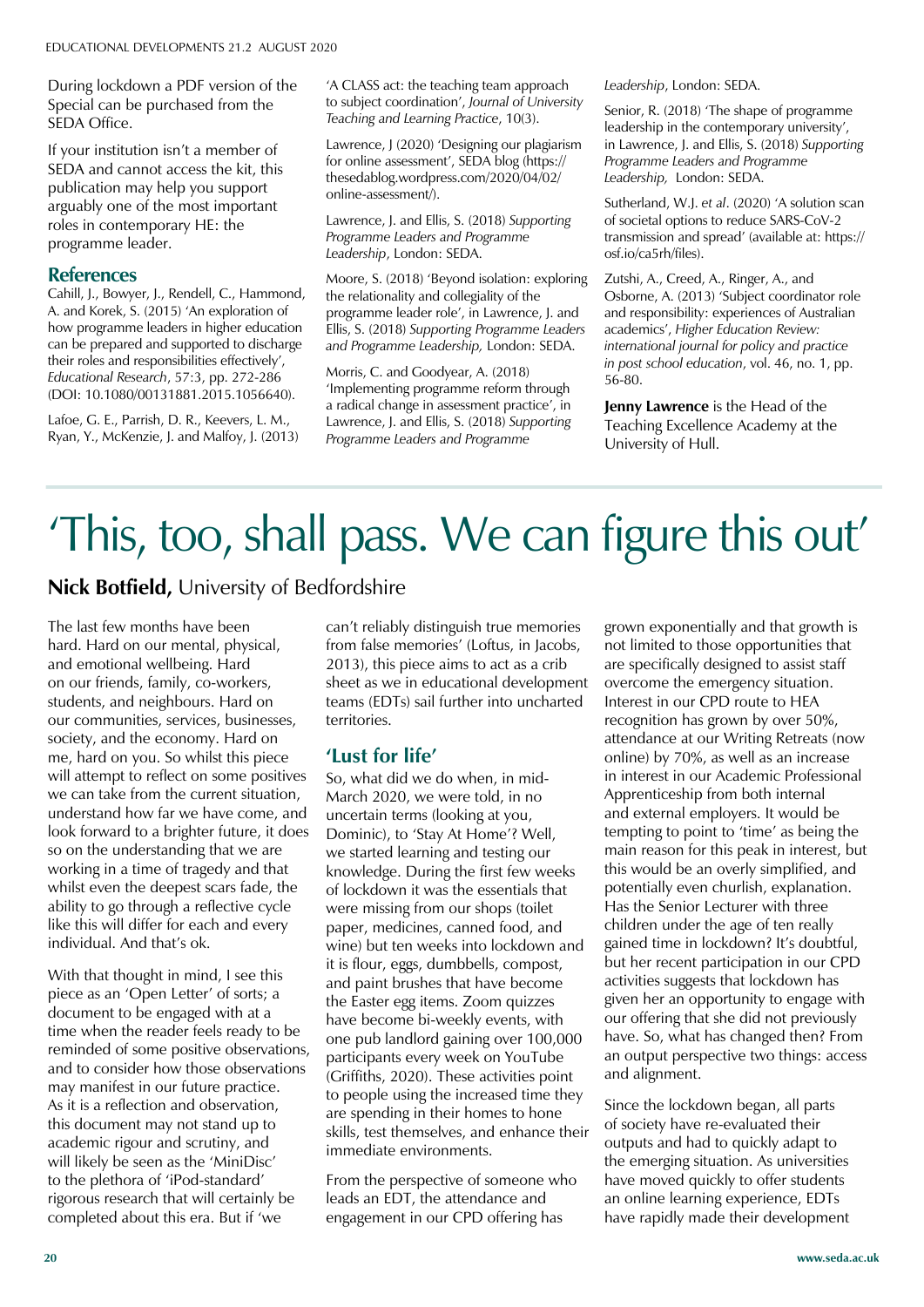opportunities remotely accessible and aligned to the emerging requirements of staff. With the knowledge that staff had been quickly upskilled in videoconferencing technology, the webinar/ online workshop rapidly came back into fashion, giving staff the opportunity to quickly drop in to a short CPD session, which in a face-to-face environment may have been more challenging due to being on a different campus, in a meeting, with an employer, or sat in gridlock on the M1.

Acknowledging that staff needed swift development in the delivery of online teaching and learning, CPD opportunities were created, or adapted, to reflect this.

A potential action from this is that it might be pertinent for EDTs to revisit the opportunities we offer and consider whether they present the flexibility of access that is required by all staff. The second action is for a closer relationship between EDTs and Policy and Planning teams (Hughes, 2020) so that staff development opportunities are bound to the needs of the institution. Likely restructures of the physical, educational and technological learning environments will be an opportunity to achieve this alignment that EDTs should try to not allow to pass them by. By being integral to these changes, we can better measure impact and produce a data set that may give us added protection from a different type of restructure that is, frustratingly, never too far away from our office doors.

#### **'A beautiful day in the neighbourhood'**

'It's going to take a while but if we take care of each other, help where we can, and give up some comforts...this, too, shall pass. We can figure this out' (Hanks, 2020). This Tom Hanks tweet on 23 March (the day the UK went into full lockdown), summarised the work of networks and individuals associated with educational development that was occurring at that time, and has been nothing short of magnificent since. Colleagues from institutions all around the world have come together and supported one another in the most difficult of circumstances. This openness and sharing of practice need not stop when 'this too has passed', and if we can take one thing away from all of this,

it is that the more we collaborate, the stronger we are. The work completed by organisations such as AdvanceHE, SEDA, ALT and many more, has been effectively and conscientiously delivered and I would echo David Kernohan's (2020) recent call to have further cross-collaboration between these associations. From a personal perspective, I have re-engaged with my networks on social media, refreshed my commitment to open education, and even helped a local high school with their move to remote teaching. When I reflect on this time, I think of community being strengthened, be that local, social, technological or academic.

Without the ability of precognition, it is challenging to predict what the long-term impact all this will have on Higher Education Institutes and by extension EDTs, but some early developments might shine a light on a certain direction of travel. Coventry University has moved its 40,000 students onto a 'learning experience platform' (their literature frequently informs us that it is not a VLE) called 'Aula', stating as reasons for this move 'strengthening students' learning communities' (Turner, in Coventry University, 2020) and 'in a similar way to social media...building learning communities' (Dunn, in Coventry University, 2020). Glasgow University has recently developed an offer of Microcredentials, delivered through FutureLearn, with the aim of 'equipping [students] with in-demand professional skills and insights' (University of Glasgow, 2020). Meanwhile, the University Partnerships Programme (UPP) Foundation's Civic University Commission has been set up to evaluate how civic universities 'operate today, how they operated in the past, and how they should operate in the future' (UPP Foundation, 2019), with the Director of UPP recommending increased opportunity for 'university civic leads to discuss and collaborate with each other and key sectors...on joint approaches to supporting their local areas' (Brabner, 2020). This is supported by the Secretary of State for Education who in a recent address to the Education Select Committee reinforced the 'important role that universities play in the economies of their local communities' (Grove, 2020). This all could point to a slight

refocusing in Higher Education towards a provision of an online, social, lifelong learning which has an aim of servicing the needs of the local community. For Educational Development, this may necessitate even closer working with faculty management, careers teams, and broader student services, to ensure we are attuned to the necessary developments of curricula (co- and extra-), and the changes to staff skill-sets needed for this form of delivery.

At a more local level the increase of support between academic staff has been noted during this lockdown period, with a clear feeling of camaraderie and teamwork between individuals and teams working towards a common cause. This has, for the most part, been encouraged by senior management who have acknowledged the size of the task and empowered staff to take it on. This staff-to-staff support demonstrates a will to scaffold each other's development that we all knew to exist previously but which was difficult for central teams to capture and encourage in a time of more siloed, office-based working. It would be beneficial for EDTs to use this opportunity to capture this collaboration and disseminate it as a reminder to senior management as to the advantages of empowerment and autonomy. It will also be important for us to harness this energy and create even more inventive and innovative methods of encouraging staff to support each other, through communities of practice that have an allied purpose of championing the work of those marginalised in our academic communities (*i.e.* through gender, age, race, disability).

#### **'OK computer'**

Even the most ardent Luddites will have quietly expressed thanks that lockdown occurred in a time after the outputs of Bill Gates, Steve Jobs and Sir Timothy Berners-Lee. Whether it be to help guide a morning exercise routine, connect with loved ones, see what a grotty old wooden pallet can be transformed into, or look up the recipe of a delectable syrup sponge – online content and services have been the net into which most of society fell after being thrown from the Cliffs of Covid. In HE we had the 'online pivot', the 'move to online', the 'emergency online teaching', and the 'ineffective use of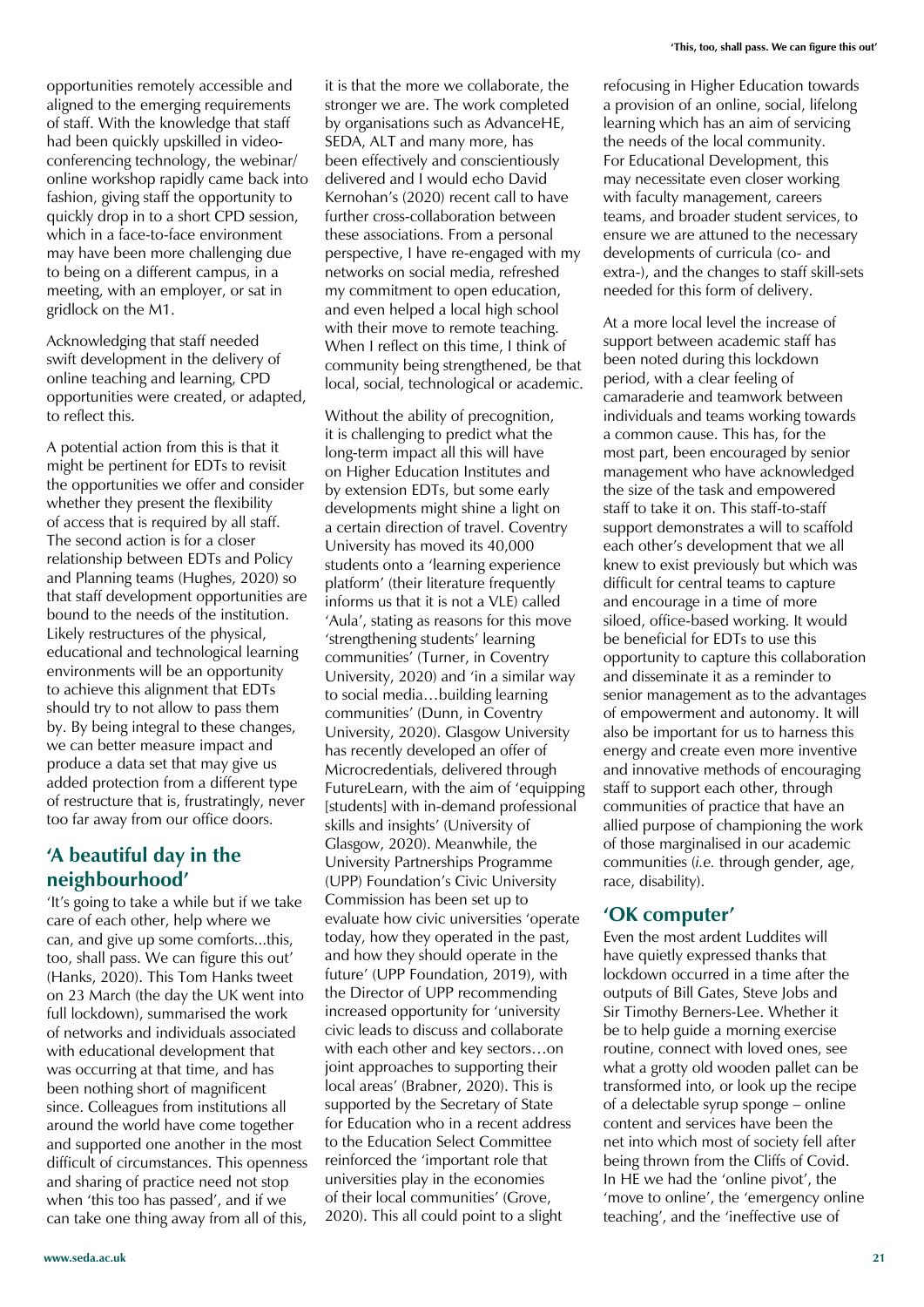digital tools to poorly crisis manage a desperate situation'. Whatever the flavour of your description of the change to teach students in a non-faceto-face environment, it was never in any doubt that technology was going to be the altar upon which we prayed.

The impact of this move, I am sure, will be the subject of many a PhD thesis and PG research study for years to come, and I won't attempt to give any kind of a measurement here. Likewise, I write this with the crisis far from over and without the benefit of a crystal ball as to whether in September we will be in the 'Extra Hot' or 'Lemon and Herb' zone on the government's Covidometer. Nevertheless, the current strong likelihood is that teaching and learning provision in September will have an enhanced digital component, and it is likely that it is going to be undesirable for institutions to put that digitalisation back in its box after this period. From an educational development perspective, this will necessitate a mass upskilling of teaching staff from the 'emergency online pedagogy' currently being delivered (Reis, 2020), to one that has the ability to deliver distance, blended and face-to-face teaching, possibly in parallel...and by September. No easy feat, but there are positives that can be taken from such an undertaking.

In a meeting with one member of senior management recently it was said to me, 'Nick, I bet you couldn't have imagined that a mode of delivery [blended learning] your department has been talking about for years would be on every institutional agenda in 2020?' And it is true, most of those working in educational development have been promoting good online teaching practices for many years with varying degrees of success. The short turnaround of this upskilling will undoubtedly require centralised teams to work together with Faculty to develop threshold expectations for different modes of delivery and encourage innovative and creative ways to surpass them. This will give those involved in educational development the opportunity to embed the principles and practices we have been espousing, working with faculty in earnest to deliver appropriate, positive developments for our learners. I'm not sure this needed a global pandemic, but it took one, and this staff development process can take place in an environment where most will appreciate the requirement for evolution and the necessity to engage.

In the longer term, EDTs need to find new ways of embedding digital learning into institutional strategic planning, teaching and learning strategies, annual development monitoring, and course enhancement plans. It is only when digital learning is included in these discussions that it will be given the resources and support required to be effective. This necessitates an approach whereby representatives of educational development are active in the conversations around enhancement that occur at all levels of an institution, including governance. At some point there should also be time taken to consider if the separation between Educational Development and Learning Technology in central teams is still appropriate. As we ask faculty to blend the lines between the online and the offline, what message does it send that we often separate our teams between 'learning tech' and 'EdD/T&L'? A unification of these two groups could see a richer output and potentially create an operation that would be 'fitter [for purpose], happier and more productive' (Yorke et al., 1995).

#### **'Be excellent to each other'**

When the COVID-19 crisis began and the world was trying to understand its potential to disrupt our lives, the comparison to seasonal flu inevitably occurred. The huge flaws in this comparison were clear to see, but a statistic from this time stayed with me just by its normality  $-$  the seasonal flu kills approximately half a million people each year.

One of the positives that has been noted from the recent situation is an increase in the awareness of mental health issues and an acknowledgement that without action there could be a mental health crisis occurring out of the mourning and isolation brought about by the disease. At Bedfordshire, for staff, that action has included, but is in no way limited to, sharing media of their isolation experience (e.g. images of gardening projects, poetry, songs), the introduction of Fika and/or virtual coffee breaks with no agenda, and

the sharing of good practice, common pitfalls and small victories. From a student perspective, student unions and support services have been mobilised and active in getting information to the student body, faculty have been utilising learning analytics to follow-up on disengagement, and mitigation services have been promoted to be used when appropriate. This has been fantastic to witness and be a part of, but flu will most likely kill half a million people again next year, and the mental health issues of our staff and students will likely not subside. Therefore, Higher Education action on mental health needs to be for life, not just for Covid. Prof. Simon Tickell's (2020) sentiments that Higher Education cannot be held solely accountable for the failings of government and society around mental health provision are entirely fair; however, that's not to say there are not some key areas where the sector must improve its approach to preventing an exacerbation of mental health issues.

With regards to staff wellbeing, the practice of casual and fixed-term contracts for teaching staff (UCU, 2019), the use of workload planning models that bear scant relationship to reality to actual output (Kernohan, 2019), and a lack of clear development pathways (HEPI, 2019), have all been cited as reasons behind staff mental health conditions. The last of these is where EDTs can possibly have the biggest impact. Through closer collaboration with Organisational Development teams, we can play a key role in designing and promoting development pathways by unifying our offers to ensure that we treat staff development both holistically and individually. From a less extrinsic perspective, EDTs can offer safe, flexible spaces for open, honest, off-the-record conversations regarding academic practice, encouraging teaching practitioners to be less isolated even after they're back on campus.

In terms of student wellbeing, universities have long been grappling with the consequences that widening participation and massification of higher education brings. Access and participation plans 'seek to set out how higher education providers will improve equality of opportunity for underrepresented groups to access,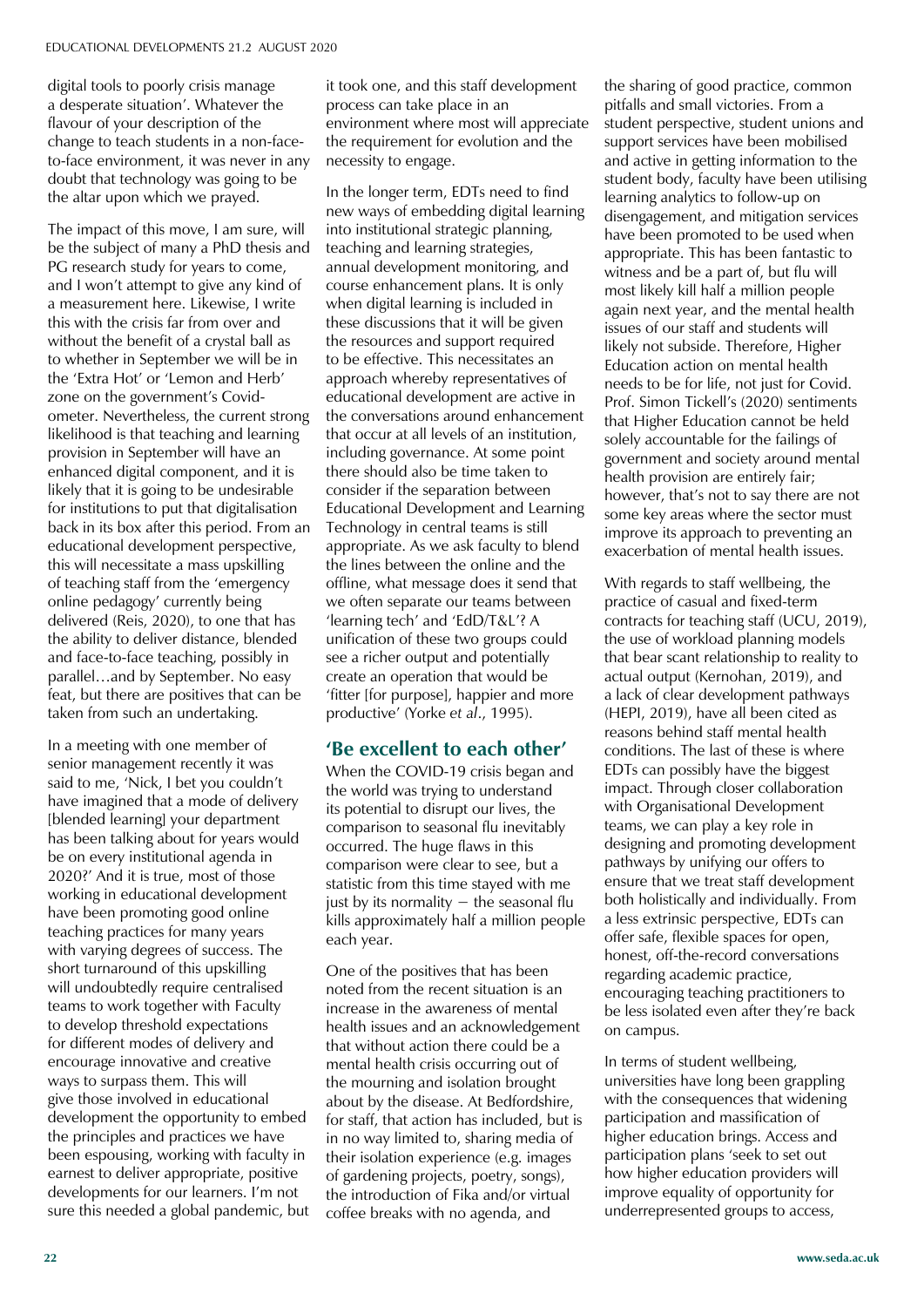succeed in and progress from higher education', and EDTs should be involved in informing the objectives, and delivering on the outcomes of these plans, reporting success against measurable targets. Finally, EDTs should continue endeavours to embed inclusive principles and practices, such as Universal Design for Learning and Assessment for Learning (formative assessment done correctly works...we clearly enjoy a quiz), in overarching institutional teaching and learning strategies and ongoing development of teaching and learning provision.

#### **'It will be alright in the end… and if it's not alright, it's not the end'**

Some of the recommendations made above have been occurring in many EDTs for a number of years, and my comments should be taken as endorsements to the work that has already occurred, and a call to 'double-down' on these efforts. Equally, some of the recommendations can only be enacted with institutional support and so should be read as an encouragement to senior management to utilise the extraordinary breadth and depth of knowledge and skills that sit within EDTs.

As universities prepare to be asked more and more to demonstrate their value to the country, so too must EDTs show their value to their institution. It is my contention that the more that we are able to demonstrate an approach that harmonises with significant international, national,

local, and institutional strategic drivers, and measure ourselves against indicators, the more we will be able to demonstrate that value. This is, in no way, to argue for those working in education development to abandon the more qualitative approach that has been so valuable to institutions up to this point. However, it would be a dream to sit down with a group of ED colleagues at some point in the future without starting the conversation with 'so, who is being restructured?' I believe that some of the recommendations above will help towards that, but then I also was convinced that MiniDiscs were the future $\ldots$ 

#### **References**

Brabner, R. (2020) 'Building a truly civic response to the pandemic', Wonkhe (available at: https://tinyurl.com/ya4694q5).

Coventry University (2020) 'Coventry University launches new model for digital student learning', Coventry University (available at: https://tinyurl.com/ycgclgmq).

Griffiths, S. (2020) 'Mine's a Guinness! Lockdown's star of Jay's Virtual Pub Quiz toasts world record', The Times (available at: https://tinyurl.com/y8q4rn35).

Grove, J. (2020) 'Ministers "working to preserve stability of whole English sector"', *Times Higher Education* (available at: https:// tinyurl.com/y7s8qs7o).

Hanks, T. (2020) 23rd March, Twitter (available at: https://tinyurl.com/yda2jzv3).

HEPI (2019) 'New report shows big increase in demand for mental health support among higher education staff', Higher Education Policy Institute (available at: https://tinyurl. com/yxjogkyp).

DANIEL LEVITIN

a FIELD GUIDE

 $\theta$ 

Hughes, A. (2020) 'Looking to the future of Educational Development' [webinar], Staff and Educational Development Association.

Jacobs, L. (2013) 'Elizabeth Loftus on embedding false memories in US soldiers', TED Blog (available at: https://tinyurl.com/ y7jhq25k).

Kernohan, D. (2019) 'A beginner's guide to academic workload modelling', Wonkhe (available at: https://tinyurl.com/ybqmcafw).

Kernohan, D. (2020) 'Looking to the future of Educational Development' [webinar], Staff and Educational Development Association (accessed 02/06/2020).

Reis, C. (2020) 'Looking to the future of Educational Development' [webinar], Staff and Educational Development Association (accessed 02/06/2020).

Tickell, S. (2020) 'Reopening, mental health, immigration, mergers' [podcast], Wonkhe (available at: https://tinyurl.com/ya58uct2).

UCU (2019) '71% of university staff say insecure contracts have damaged their mental health', University and College Union (available at: https://tinyurl.com/ ya93qf3u).

University of Glasgow (2020) 'Microcredentials'. University of Glasgow (available at: https://www.gla.ac.uk/study/ microcredentials/).

UPP Foundation (2019) 'Civic University Commission', UPP Foundation (available at: https://upp-foundation.org/civic-universitycommission/).

Yorke, T., Greenwood, J., Greenwood, C., O'Brien, E. and Selway, P. (1995) 'OK computer' [album], Bath: Parlophone.

**Nick Botfield** is the Head of Teaching and Learning at the University of Bedfordshire.

### Book Review

#### **A Field Guide to Lies and Statistics**

by Daniel Levitin 304 pages, Penguin, 2018 **ISBN-10:** 9780241974872 **ISBN-13:** 978-0241974872

At the time I was reading this book I also re-read an article by Gerry Dunne, 'Beyond critical thinking to critical being: Criticality in higher education and life'

(2015). Both read in preparation for the start of the year and the teaching of an undergraduate research methods module. What struck me was the clear

and present message that education is about the problems of 'can we really know that? And how do they know that?' (the quote is taken from the back